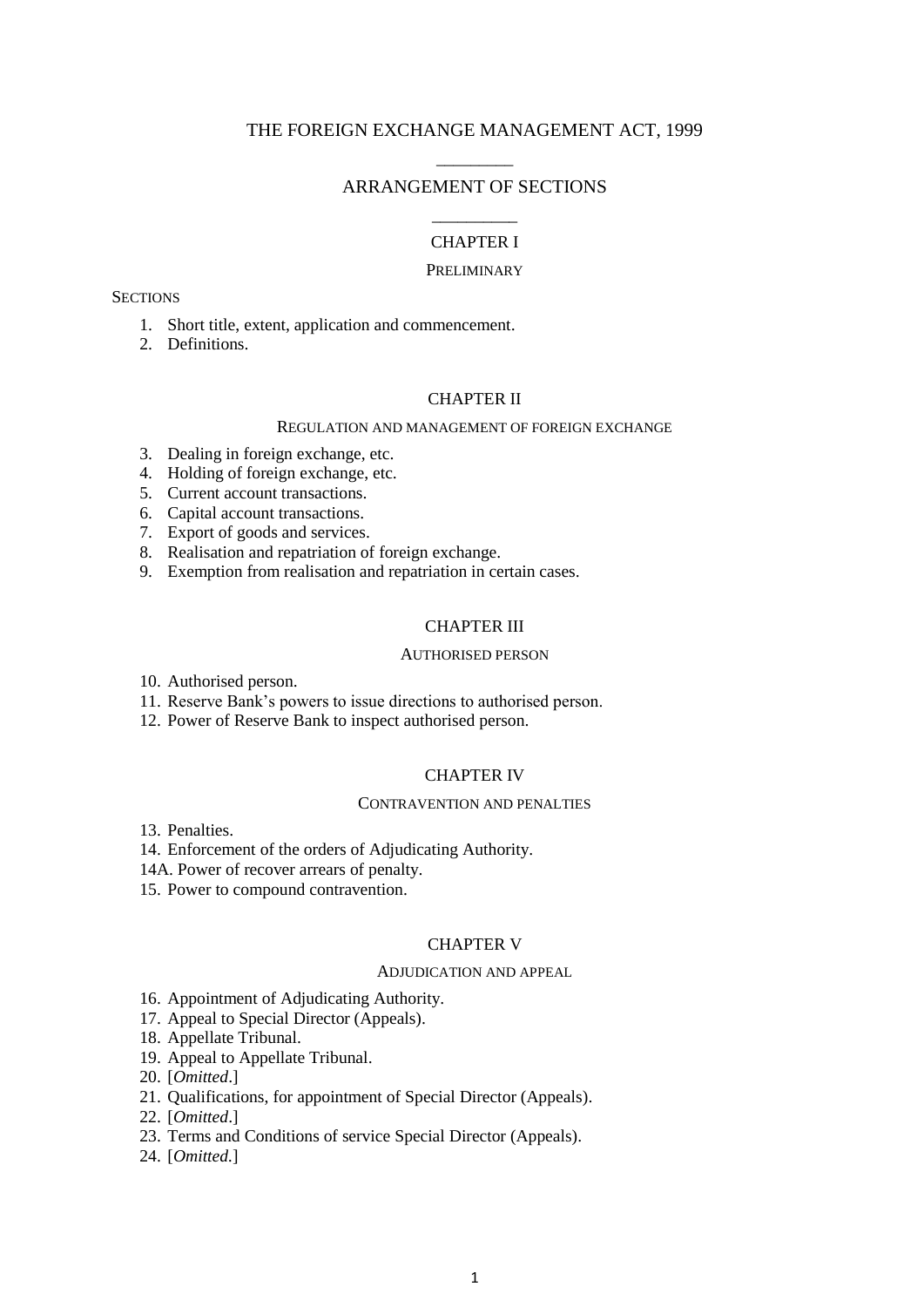# **SECTIONS**

- 25. [*Omitted*.]
- 26. [*Omitted*.]
- 27. Staff of Special Director (Appeals).
- 28. Procedure and powers of Appellate Tribunal and Special Director (Appeals).
- 29. [*Omitted*.]
- 30. [*Omitted*.]
- 31. [*Omitted*.]
- 32. Right of appellant to take assistance of legal practitioner or chartered accountant and of Government, to appoint presenting officers.
- 33. Officers and employees etc., to be public servant.
- 34. Civil court not to have jurisdiction.
- 35. Appeal to High Court.

# CHAPTER VI

### DIRECTORATE OF ENFORCEMENT

- 36. Directorate of Enforcement.
- 37. Power of search, seizure, etc.
- 37A. Special provisions relating to assets held outside India in contravention of section 4.
- 38. Empowering other officers.

# CHAPTER VII

### **MISCELLANEOUS**

- 39. Presumption as to documents in certain cases.
- 40. Suspension of operation of this Act.
- 41. Power of Central Government to give directions.
- 42. Contravention by companies.
- 43. Death or insolvency in certain cases.
- 44. Bar of legal proceedings.
- 44A. Powers of Reserve Bank not to apply to International Financial Services Centre.
- 45. Removal of difficulties.
- 46. Power to make rules.
- 47. Power to make regulations.
- 48. Rules and regulations to be laid before Parliament.
- 49. Repeal and saving.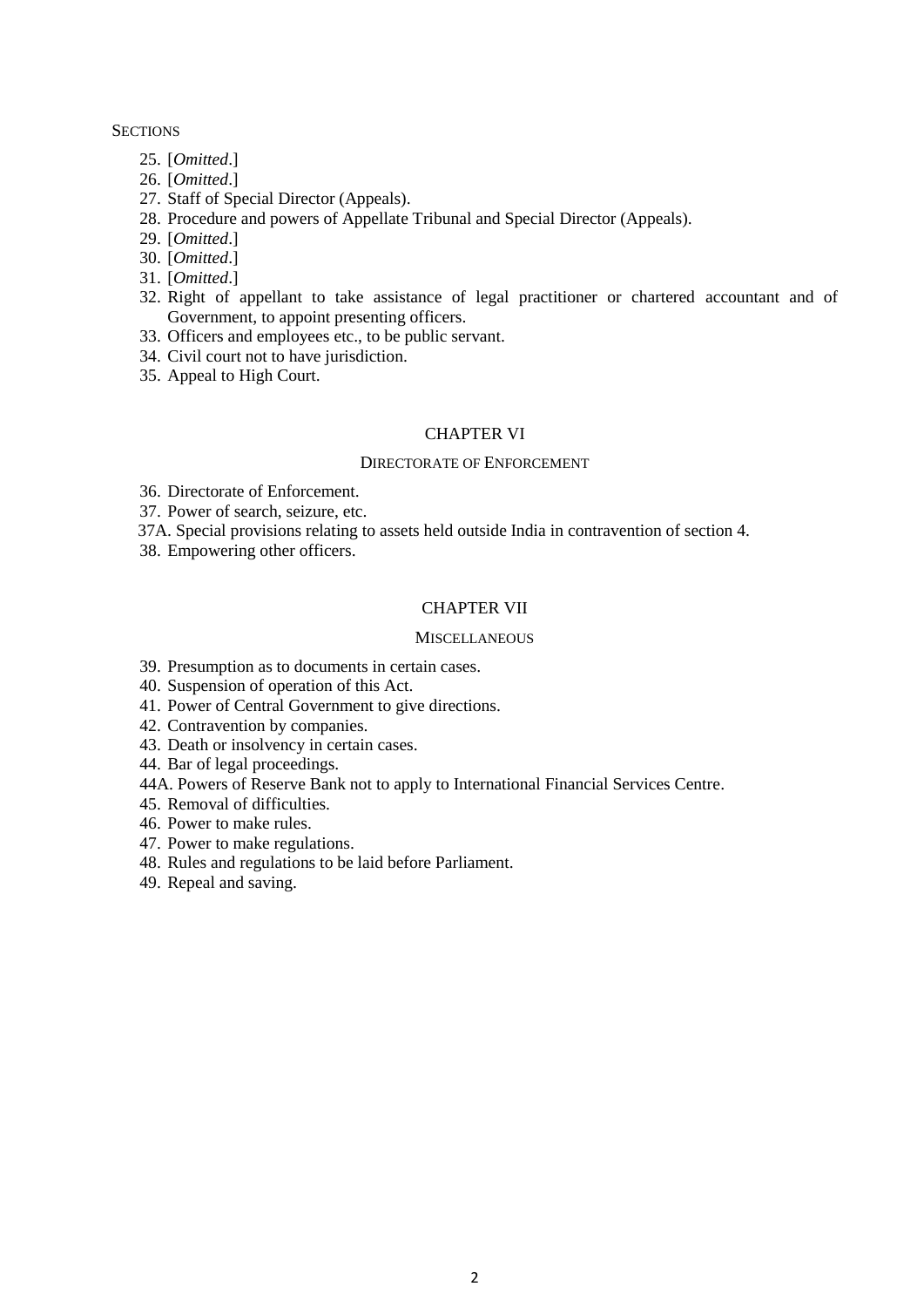# THE FOREIGN EXCHANGE MANAGEMENT ACT, 1999

# ACT NO. 42 OF 1999

[29*th December*, 1999.]

An Act to consolidate and amend the law relating to foreign exchange with the objective of facilitating external trade and payments and for promoting the orderly development and maintenance of foreign exchange market in India.

BE it enacted by Parliament in the Fiftieth Year of the Republic of India as follows:—

# CHAPTER I

#### PRELIMINARY

**1. Short title, extent, application and commencement.—**(*1*) This Act may be called the Foreign Exchange Management Act, 1999.

(*2*) It extends to the whole of India.

(*3*) It shall also apply to all branches, offices and agencies outside India owned or controlled by a person resident in India and also to any contravention thereunder committed outside India by any person to whom this Act applies.

 $(4)$  It shall come into force on such date<sup>1</sup> as the Central Government may, by notification in the Official Gazette, appoint:

Provided that different dates may be appointed for different provisions of this Act and any reference in any such provision to the commencement of this Act shall be construed as a reference to the coming into force of that provision.

**2. Definitions.—**In this Act, unless the context otherwise requires,**—**

(*a*) "Adjudicating Authority" means an officer authorised under sub-section (*1*) of section 16;

 $2^{2}$ [(*b*) "Appellate Tribunal" means the Appellate Tribunal referred to in section 18;]

(*c*) "authorised person" means an authorised dealer, money changer, off-shore banking unit or any other person for the time being authorised under sub-section (*1*) of section 10 to deal in foreign exchange or foreign securities;

 $3[(cc)$  "Authorised Officer" means an officer of the Directorate of Enforcement authorised by the Central Government under section 37A;]

(*d*) "Bench" means a Bench of the Appellate Tribunal;

(*e*) "capital account transaction" means a transaction which alters the assets or liabilities, including contingent liabilities, outside India of persons resident in India or assets or liabilities in India of persons resident outside India, and includes transactions referred to in sub-section (*3*) of section 6;

(*f*) "Chairperson" means the Chairperson of the Appellate Tribunal;

(*g*) "chartered accountant" shall have the meaning assigned to it in clause (*b*) of sub-section (*1*) of section 2 of the Chartered Accountants Act, 1949 (38 of 1949);

 $3$ [(gg) "Competent Authority" means the Authority appointed by the Central Government under sub-section (*2*) of section 37A;]

(*h*) "currency" includes all currency notes, postal notes, postal orders, money orders, cheques, drafts, travellers cheques, letters of credit, bills of exchange and promissory notes, credit cards or such other similar instruments, as may be notified by the Reserve Bank;

<sup>1. 1</sup>st June, 2000, *vide* notification No. G.S.R. 371(E), dated 1st May, 2000, *see* Gazette of India, Extraordinary, Part II, sec. 3(*i*).

2. Subs. by Act 7 of 2017, s. 165, for clause (*b*) (w.e.f. 26-5-2017).

<sup>3.</sup> Ins. by Act 20 of 2015, s. 138 (w.e.f. 9-9-2015).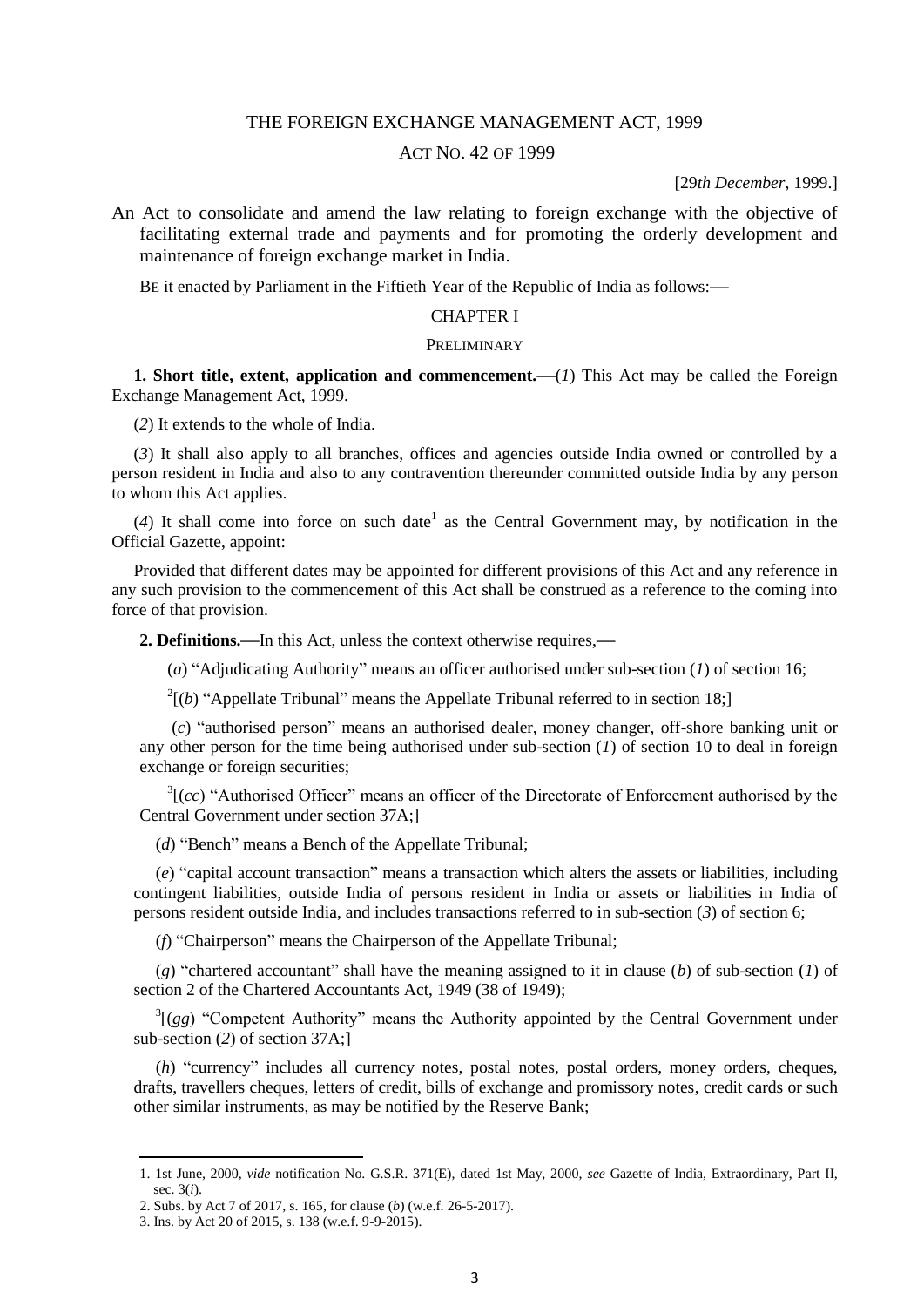(*i*) "currency notes" means and includes cash in the form of coins and bank notes;

(*j*) "current account transaction" means a transaction other than a capital account transaction and without prejudice to the generality of the foregoing such transaction includes,**—**

(*i*) payments due in connection with foreign trade, other current business, services, and short-term banking and credit facilities in the ordinary course of business,

(*ii*) payments due as interest on loans and as net income from investments,

(*iii*) remittances for living expenses of parents, spouse and children residing abroad, and

(*iv*) expenses in connection with foreign travel, education and medical care of parents, spouse and children;

(*k*) "Director of Enforcement" means the Director of Enforcement appointed under sub-section (*1*) of section 36;

(*l*) "export", with its grammatical variations and cognate expressions, means**—**

(*i*) the taking out of India to a place outside India any goods,

(*ii*) provision of services from India to any person outside India;

(*m*) "foreign currency" means any currency other than Indian currency;

(*n*) "foreign exchange" means foreign currency and includes,**—**

(*i*) deposits, credits and balances payable in any foreign currency,

(*ii*) drafts, travellers cheques, letters of credit or bills of exchange, expressed or drawn in Indian currency but payable in any foreign currency,

(*iii*) drafts, travellers cheques, letters of credit or bills of exchange drawn by banks, institutions or persons outside India, but payable in Indian currency;

(*o*) "foreign security" means any security, in the form of shares, stocks, bonds, debentures or any other instrument denominated or expressed in foreign currency and includes securities expressed in foreign currency, but where redemption or any form of return such as interest or dividends is payable in Indian currency;

(*p*) "import", with its grammatical variations and cognate expressions, means bringing into India any goods or services;

(*q*) "Indian currency" means currency which is expressed or drawn in Indian rupees but does not include special bank notes and special one rupee notes issued under section 28A of the Reserve Bank of India Act, 1934 (2 of 1934);

(*r*) "legal practitioner" shall have the meaning assigned to it in clause (*i*) of sub-section (*1*) of section 2 of the Advocates Act, 1961 (25 of 1961);

(*s*) "Member" means a Member of the Appellate Tribunal and includes the Chairperson thereof;

(*t*) "notify" means to notify in the Official Gazette and the expression "notification" shall be construed accordingly;

(*u*) "person" includes**—**

(*i*) an individual,

(*ii*) a Hindu undivided family,

(*iii*) a company,

(*iv*) a firm,

(*v*) an association of persons or a body of individuals, whether incorporated or not,

(*vi*) every artificial juridical person, not falling within any of the preceding sub-clauses, and

(*vii*) any agency, office or branch owned or controlled by such person;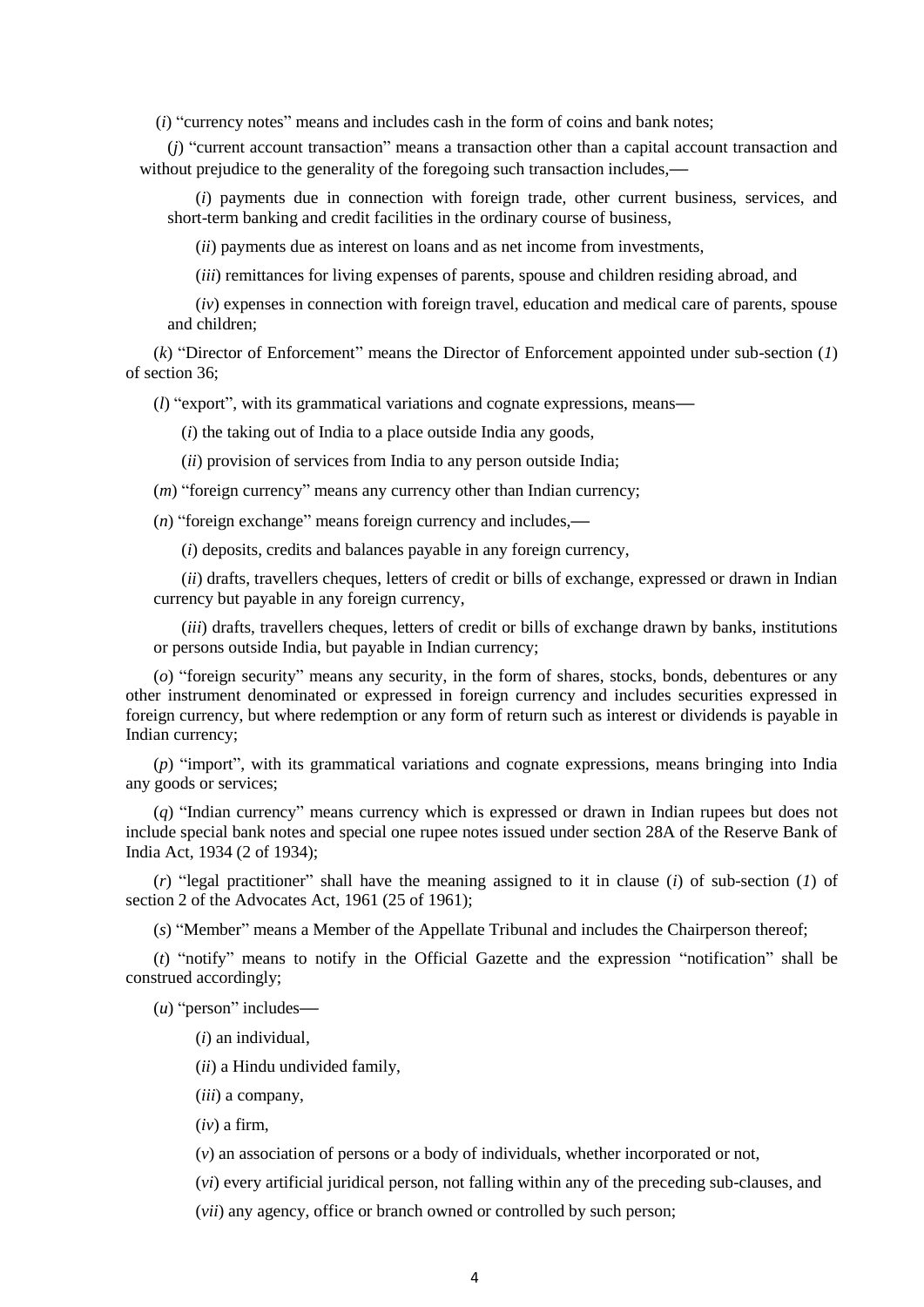(*v*) "person resident in India" means**—**

(*i*) a person residing in India for more than one hundred and eighty-two days during the course of the preceding financial year but does not include**—**

(*A*) a person who has gone out of India or who stays outside India, in either case**—**

(*a*) for or on taking up employment outside India, or

(*b*) for carrying on outside India a business or vocation outside India, or

(*c*) for any other purpose, in such circumstances as would indicate his intention to stay outside India for an uncertain period;

(*B*) a person who has come to or stays in India, in either case, otherwise than**—**

(*a*) for or on taking up employment in India, or

(*b*) for carrying on in India a business or vocation in India, or

(*c*) for any other purpose, in such circumstances as would indicate his intention to stay in India for an uncertain period;

(*ii*) any person or body corporate registered or incorporated in India,

(*iii*) an office, branch or agency in India owned or controlled by a person resident outside India,

(*iv*) an office, branch or agency outside India owned or controlled by a person resident in India;

(*w*) "person resident outside India" means a person who is not resident in India;

(*x*) "prescribed" means prescribed by rules made under this Act;

(*y*) "repatriate to India" means bringing into India the realised foreign exchange and**—**

(*i*) the selling of such foreign exchange to an authorised person in India in exchange for rupees, or

(*ii*) the holding of realised amount in an account with an authorised person in India to the extent notified by the Reserve Bank,

and includes use of the realised amount for discharge of a debt or liability denominated in foreign exchange and the expression "repatriation" shall be construed accordingly;

(*z*) "Reserve Bank" means the Reserve Bank of India constituted under sub-section (*1*) of section 3 of the Reserve Bank of India Act, 1934 (2 of 1934);

(*za*) "security" means shares, stocks, bonds and debentures, Government securities as defined in the Public Debt Act, 1944 (18 of 1944), savings certificates to which the Government Savings Certificates Act, 1959 (46 of 1959) applies, deposit receipts in respect of deposits of securities and units of the Unit Trust of India established under sub-section (*1*) of section 3 of the Unit Trust of India Act, 1963 (52 of 1963)\* or of any mutual fund and includes certificates of title to securities, but does not include bills of exchange or promissory notes other than Government promissory notes or any other instruments which may be notified by the Reserve Bank as security for the purposes of this Act;

(*zb*) "service" means service of any description which is made available to potential users and includes the provision of facilities in connection with banking, financing, insurance, medical assistance, legal assistance, chit fund, real estate, transport, processing, supply of electrical or other energy, boarding or lodging or both, entertainment, amusement or the purveying of news or other information, but does not include the rendering of any service free of charge or under a contract of personal service ;

 $(zc)$  "Special Director (Appeals)" means an officer appointed under <sup>1</sup>[section 17];

(*zd*) "specify" means to specify by regulations made under this Act and the expression "specified" shall be construed accordingly;

<sup>1.</sup> Subs. by Act 7 of 2017, s.165, for "section 18" (w.e.f. 26-5-2017).

<sup>\*</sup>Now see the Unit Trust of India (transfer of Undertaking of Repeal) Act, 2002 (58 of 2002).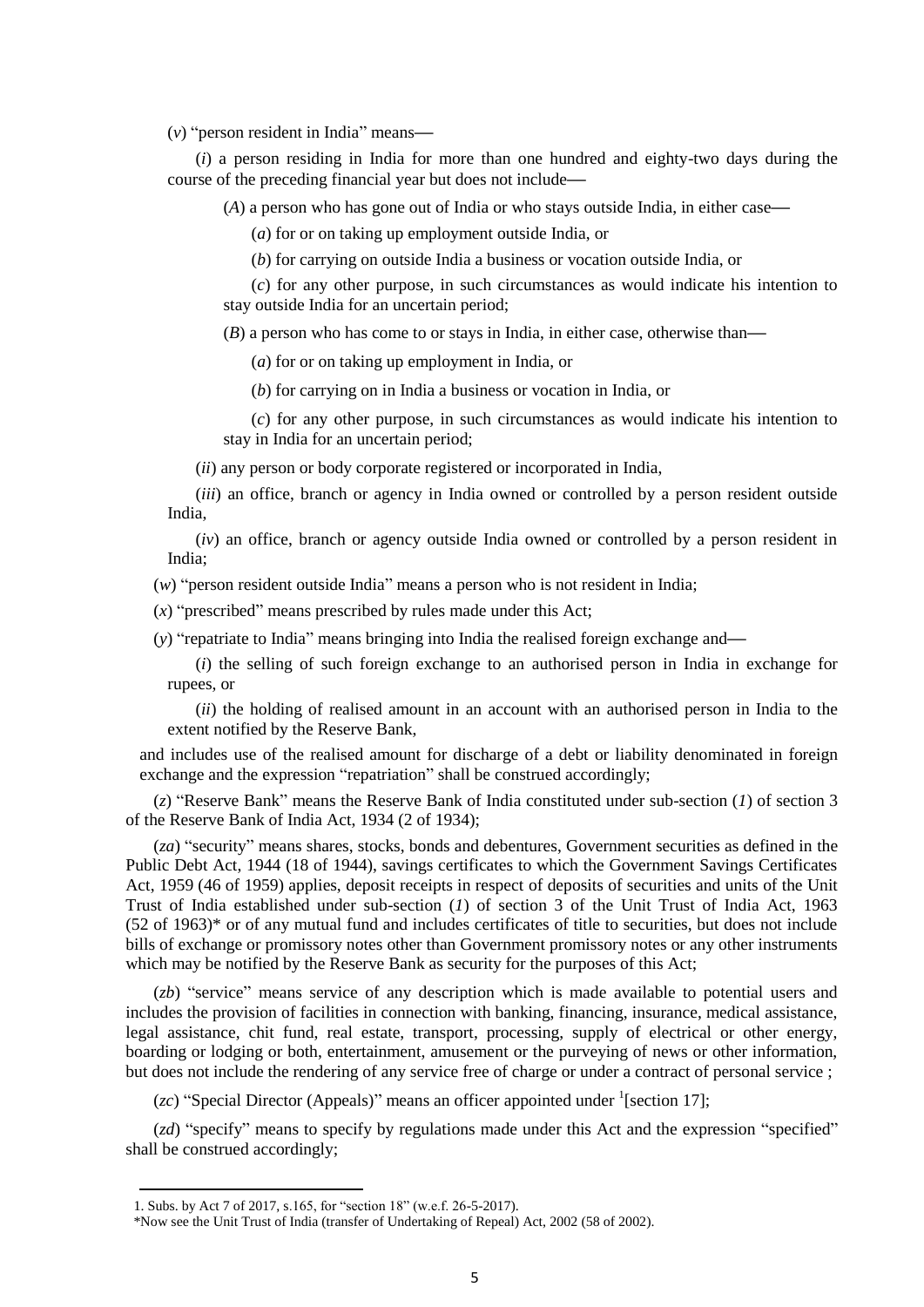(*ze*) "transfer" includes sale, purchase, exchange, mortgage, pledge, gift, loan or any other form of transfer of right, title, possession or lien.

### CHAPTER II

### REGULATION AND MANAGEMENT OF FOREIGN EXCHANGE

**3. Dealing in foreign exchange, etc.—**Save as otherwise provided in this Act, rules or regulations made thereunder, or with the general or special permission of the Reserve Bank, no person shall**—**

(*a*) deal in or transfer any foreign exchange or foreign security to any person not being an authorised person;

(*b*) make any payment to or for the credit of any person resident outside India in any manner;

(*c*) receive otherwise through an authorised person, any payment by order or on behalf of any person resident outside India in any manner.

*Explanation*.**—**For the purpose of this clause, where any person in, or resident in, India receives any payment by order or on behalf of any person resident outside India through any other person (including an authorised person) without a corresponding inward remittance from any place outside India, then, such person shall be deemed to have received such payment otherwise than through an authorised person;

(*d*) enter into any financial transaction in India as consideration for or in association with acquisition or creation or transfer of a right to acquire, any asset outside India by any person.

*Explanation*.**—**For the purpose of this clause, "financial transaction" means making any payment to, or for the credit of any person, or receiving any payment for, by order or on behalf of any person, or drawing, issuing or negotiating any bill of exchange or promissory note, or transferring any security or acknowledging any debt.

**4. Holding of foreign exchange, etc.—**Save as otherwise provided in this Act, no person resident in India shall acquire, hold, own, possess or transfer any foreign exchange, foreign security or any immovable property situated outside India.

**5. Current account transactions.—**Any person may sell or draw foreign exchange to or from an authorised person if such sale or drawal is a current account transaction:

Provided that the Central Government may, in public interest and in consultation with the Reserve Bank, impose such reasonable restrictions for current account transactions as may be prescribed.

**6. Capital account transactions.—**(*1*) Subject to the provisions of sub-section (*2*), any person may sell or draw foreign exchange to or from an authorised person for a capital account transaction.

(*2*) The Reserve Bank may, in consultation with the Central Government, specify**—**

 $\Gamma$ <sup>1</sup>[(*a*) any class or classes of capital account transactions, involving debt instruments, which are permissible;]

(*b*) the limit up to which foreign exchange shall be admissible for such transactions:

 $2[(c)$  any conditions which may be placed on such transactions;

 $3$ [Provided that the Reserve Bank or the Central Government shall not impose any restrictions on the drawal of foreign exchange for payment due on account of amortisation of loans or for depreciation of direct investments in the ordinary course of business.]

<sup>1.</sup> Subs. by Act 20 of 2015, s. 139, for Clause (*a*) (w.e.f. 15-10-2019).

<sup>2.</sup> Ins. by s. 139, *ibid*. (w.e.f. 15-10-2019).

<sup>3.</sup> The Proviso subs. by s. 139, *ibid*. (w.e.f. 15-10-2019).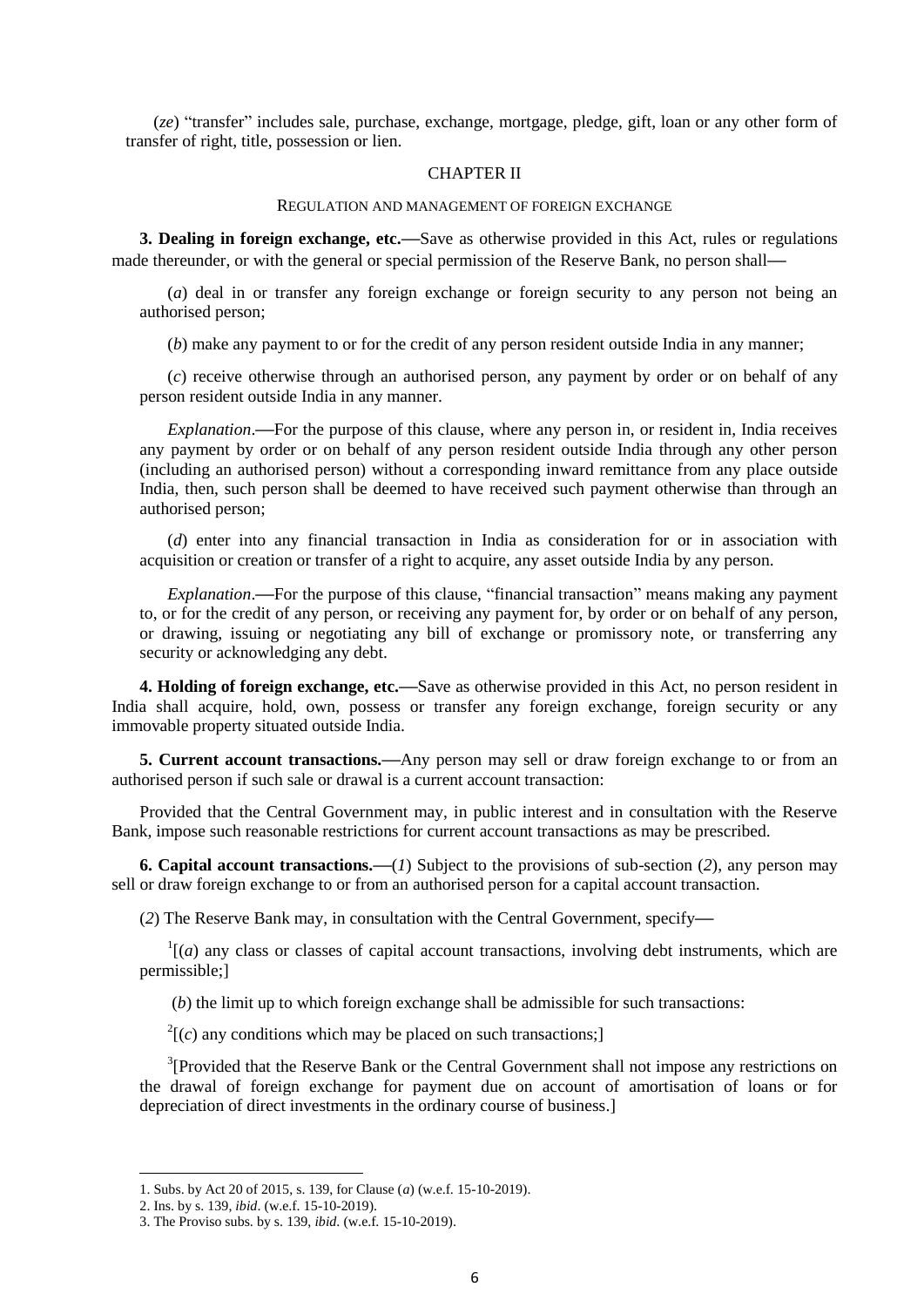<sup>1</sup>[(2A) The Central Government may, in consultation with the Reserve Bank, prescribe—

(*a*) any class or classes of capital account transactions, not involving debt instruments, which are permissible;

(*b*) the limit up to which foreign exchange shall be admissible for such transactions; and

(*c*) any conditions which may be placed on such transactions.]

 $2*$  $*$   $*$   $*$   $*$   $*$   $*$ 

(*4*) A person resident in India may hold, own, transfer or invest in foreign currency, foreign security or any immovable property situated outside India if such currency, security or property was acquired, held or owned by such person when he was resident outside India or inherited from a person who was resident outside India.

(*5*) A person resident outside India may hold, own, transfer or invest in Indian currency, security or any immovable property situated in India if such currency, security or property was acquired, held or owned by such person when he was resident in India or inherited from a person who was resident in India.

(*6*) Without prejudice to the provisions of this section, the Reserve Bank may, by regulation, prohibit, restrict, or regulate establishment in India of a branch, office or other place of business by a person resident outside India, for carrying on any activity relating to such branch, office or other place of business.

 $3(7)$  For the purposes of this section, the term "debt instruments" shall mean, such instruments as may be determined by the Central Government in consultation with the Reserve Bank.]

**7. Export of goods and services.—**(*1*) Every exporter of goods shall**—**

(*a*) furnish to the Reserve Bank or to such other authority a declaration in such form and in such manner as may be specified, containing true and correct material particulars, including the amount representing the full export value or, if the full export value of the goods is not ascertainable at the time of export, the value which the exporter, having regard to the prevailing market conditions, expects to receive on the sale of the goods in a market outside India;

(*b*) furnish to the Reserve Bank such other information as may be required by the Reserve Bank for the purpose of ensuring the realisation of the export proceeds by such exporter.

(*2*) The Reserve Bank may, for the purpose of ensuring that the full export value of the goods or such reduced value of the goods as the Reserve Bank determines, having regard to the prevailing market conditions, is received without any delay, direct any exporter to comply with such requirements as it deems fit.

(*3*) Every exporter of services shall furnish to the Reserve Bank or to such other authorities a declaration in such form and in such manner as may be specified, containing the true and correct material particulars in relation to payment for such services.

**8. Realisation and repatriation of foreign exchange.—**Save as otherwise provided in this Act, where any amount of foreign exchange is due or has accrued to any person resident in India, such person shall take all reasonable steps to realise and repatriate to India such foreign exchange within such period and in such manner as may be specified by the Reserve Bank.

**9. Exemption from realisation and repatriation in certain cases.—**The provisions of sections 4 and 8 shall not apply to the following, namely:**—**

(*a*) possession of foreign currency or foreign coins by any person up to such limit as the Reserve Bank may specify;

<sup>1.</sup> Ins. by Act 20 of 2015, s. 139 (w.e.f. 15-10-2019).

<sup>2.</sup> Sub-section (*3*) omitted by s. 139, *ibid*. (w.e.f. 15-10-2019).

<sup>3.</sup> Ins. by s. 139, *ibid*. (w.e.f. 15-10-2019).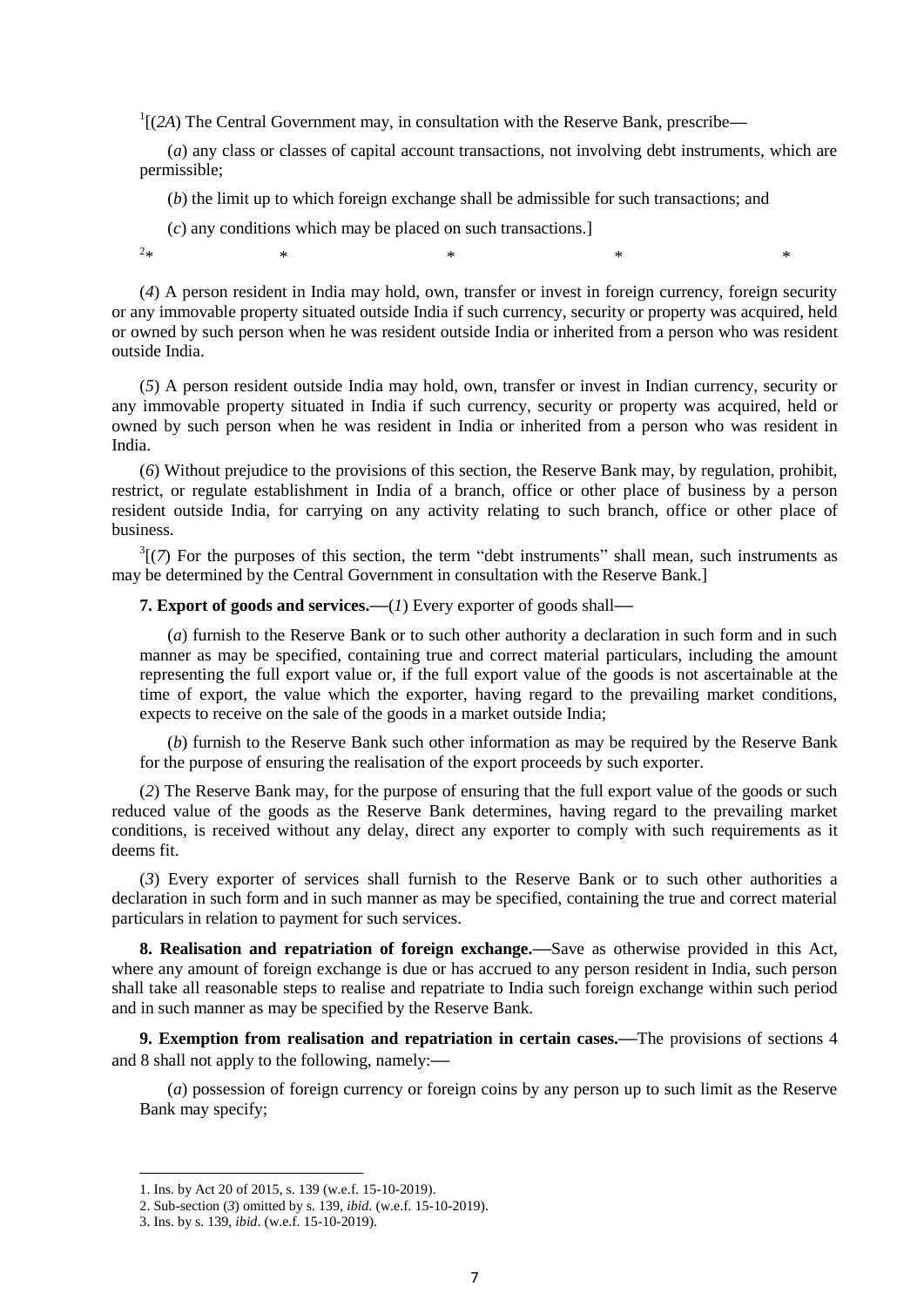(*b*) foreign currency account held or operated by such person or class of persons and the limit up to which the Reserve Bank may specify;

(*c*) foreign exchange acquired or received before the 8th day of July, 1947 or any income arising or accruing thereon which is held outside India by any person in pursuance of a general or special permission granted by the Reserve Bank;

(*d*) foreign exchange held by a person resident in India up to such limit as the Reserve Bank may specify, if such foreign exchange was acquired by way of gift or inheritance from a person referred to in clause (*c*), including any income arising therefrom;

(*e*) foreign exchange acquired from employment, business, trade, vocation, services, honorarium, gifts, inheritance or any other legitimate means up to such limit as the Reserve Bank may specify; and

(*f*) such other receipts in foreign exchange as the Reserve Bank may specify.

# CHAPTER III

### AUTHORISED PERSON

**10. Authorised person.—**(*1*) The Reserve Bank may, on an application made to it in this behalf, authorise any person to be known as authorised person to deal in foreign exchange or in foreign securities, as an authorised dealer, money changer or off-shore banking unit or in any other manner as it deems fit.

(*2*) An authorisation under this section shall be in writing and shall be subject to the conditions laid down therein.

(*3*) An authorisation granted under sub-section (*1*) may be revoked by the Reserve Bank at any time if the Reserve Bank is satisfied that**—**

(*a*) it is in public interest so to do; or

(*b*) the authorised person has failed to comply with the condition subject to which the authorisation was granted or has contravened any of the provisions of the Act or any rule, regulation, notification, direction or order made thereunder:

Provided that no such authorisation shall be revoked on any ground referred to in clause (*b*) unless the authorised person has been given a reasonable opportunity of making a representation in the matter.

(*4*) An authorised person shall, in all his dealings in foreign exchange or foreign security, comply with such general or special directions or orders as the Reserve Bank may, from time to time, think fit to give, and, except with the previous permission of the Reserve Bank, an authorised person shall not engage in any transaction involving any foreign exchange or foreign security which is not in conformity with the terms of his authorisation under this section.

(*5*) An authorised person shall, before undertaking any transaction in foreign exchange on behalf of any person, require that person to make such declaration and to give such information as will reasonably satisfy him that the transaction will not involve, and is not designed for the purpose of any contravention or evasion of the provisions of this Act or of any rule, regulation, notification, direction or order made thereunder, and where the said person refuses to comply with any such requirement or makes only unsatisfactory compliance therewith, the authorised person shall refuse in writing to undertake the transaction and shall, if he has reason to believe that any such contravention or evasion as aforesaid is contemplated by the person, report the matter to the Reserve Bank.

(*6*) Any person, other than an authorised person, who has acquired or purchased foreign exchange for any purpose mentioned in the declaration made by him to authorised person under sub-section (*5*) does not use it for such purpose or does not surrender it to authorised person within the specified period or uses the foreign exchange so acquired or purchased for any other purpose for which purchase or acquisition of foreign exchange is not permissible under the provisions of the Act or the rules or regulations or direction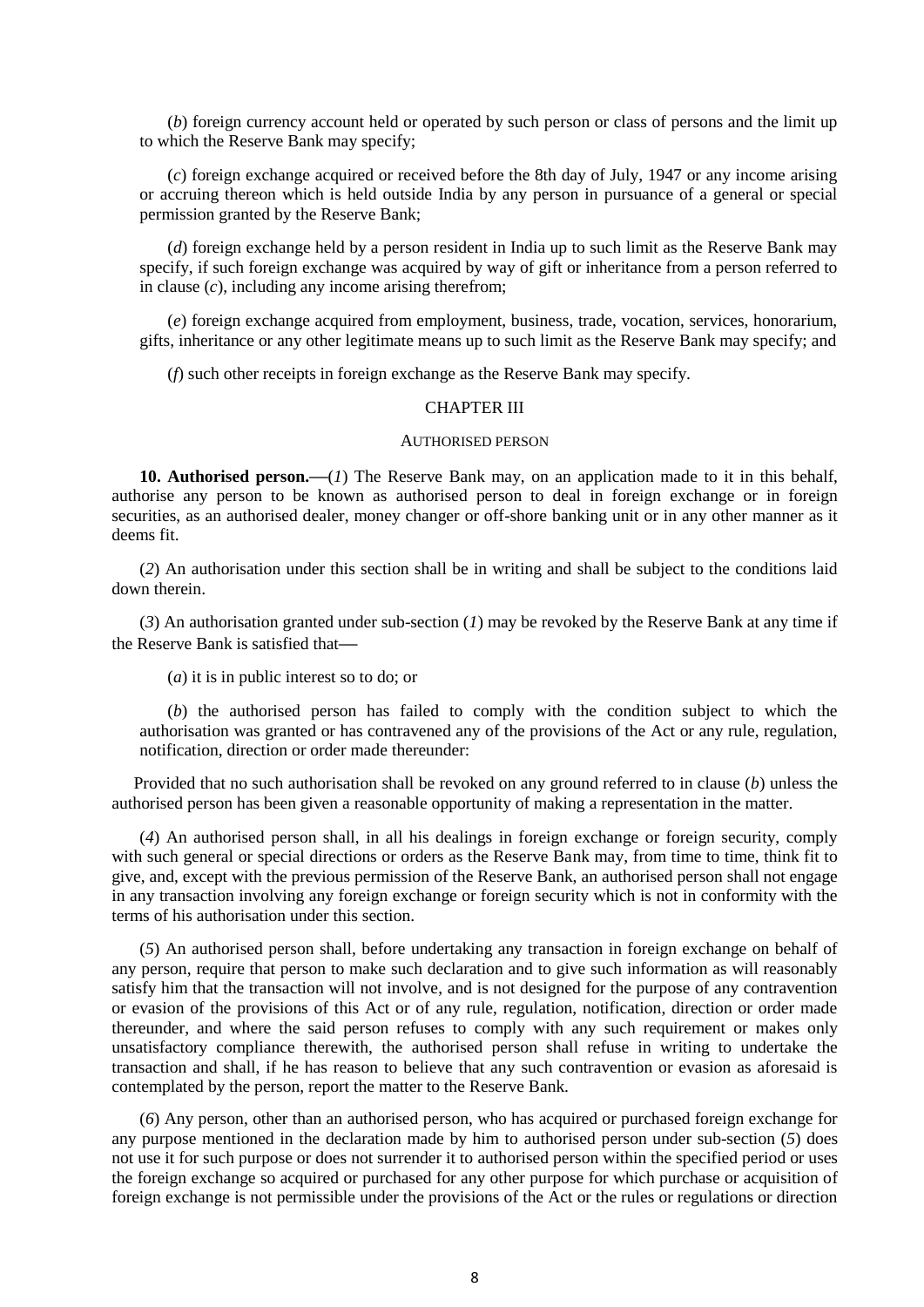or order made thereunder shall be deemed to have committed contravention of the provisions of the Act for the purpose of this section.

**11. Reserve Bank's powers to issue directions to authorised person.—**(*1*) The Reserve Bank may, for the purpose of securing compliance with the provisions of this Act and of any rules, regulations, notifications or directions made thereunder, give to the authorised persons any direction in regard to making of payment or the doing or desist from doing any act relating to foreign exchange or foreign security.

(*2*) The Reserve Bank may, for the purpose of ensuring the compliance with the provisions of this Act or of any rule, regulation, notification, direction or order made thereunder, direct any authorised person to furnish such information, in such manner, as it deems fit.

(*3*) Where any authorised person contravenes any direction given by the Reserve Bank under this Act or fails to file any return as directed by the Reserve Bank, the Reserve Bank may, after giving reasonable opportunity of being heard, impose on the authorised person a penalty which may extend to ten thousand rupees and in the case of continuing contravention with an additional penalty which may extend to two thousand rupees for every day during which such contravention continues.

**12. Power of Reserve Bank to inspect authorised person**.**—**(*1*) The Reserve Bank may, at any time, cause an inspection to be made, by any officer of the Reserve Bank specially authorised in writing by the Reserve Bank in this behalf, of the business of any authorised person as may appear to it to be necessary or expedient for the purpose of**—**

(*a*) verifying the correctness of any statement, information or particulars furnished to the Reserve Bank;

(*b*) obtaining any information or particulars which such authorised person has failed to furnish on being called upon to do so;

(*c*) securing compliance with the provisions of this Act or of any rules, regulations, directions or orders made thereunder.

(*2*) It shall be the duty of every authorised person, and where such person is a company or a firm, every director, partner or other officer of such company or firm, as the case may be, to produce to any officer making an inspection under sub-section (*1*), such books, accounts and other documents in his custody or power and to furnish any statement or information relating to the affairs of such person, company or firm as the said officer may require within such time and in such manner as the said officer may direct.

# CHAPTER IV

# CONTRAVENTION AND PENALTIES

**13. Penalties.—**(*1*) If any person contravenes any provision of this Act, or contravenes any rule, regulation, notification, direction or order issued in exercise of the powers under this Act, or contravenes any condition subject to which an authorisation is issued by the Reserve Bank, he shall, upon adjudication, be liable to a penalty up to thrice the sum involved in such contravention where such amount is quantifiable, or up to two lakh rupees where the amount is not quantifiable, and where such contravention is a continuing one, further penalty which may extend to five thousand rupees for every day after the first day during which the contravention continues.

 $<sup>1</sup>$ [(*1A*) If any person is found to have acquired any foreign exchange, foreign security or immovable</sup> property, situated outside India, of the aggregate value exceeding the threshold prescribed under the proviso to sub-section (*1*) of section 37A, he shall be liable to a penalty up to three times the sum involved in such contravention and confiscation of the value equivalent, situated in India, the Foreign exchange, foreign security or immovable property.

<sup>1.</sup> Ins. by Act 20 of 2015, s. 140 (w.e.f. 9-9-2015).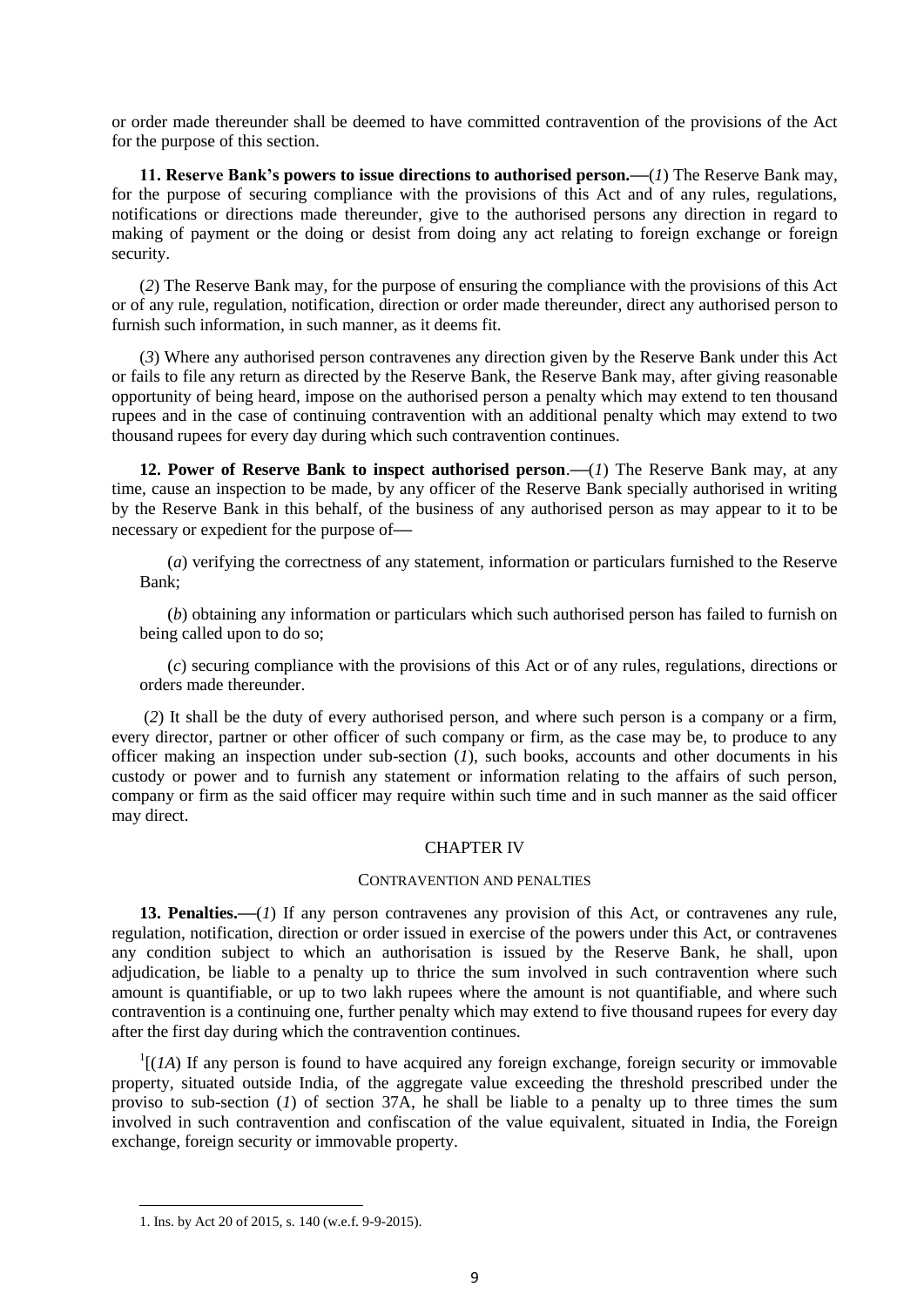(*1B*) If the Adjudicating Authority, in a proceeding under sub-section (*1A*) deems fits, he may, after recording the reasons in writing, recommend for the initiation of prosecution and if the Director of Enforcement is satisfied, he may, after recording the reasons in writing, may direct prosecution by filing a Criminal Complaint against the guilty person by an officer not below the rank of Assistant Director.

(*1C*) If any person is found to have acquired any foreign exchange, foreign security or immovable property, situated outside India, of the aggregate value exceeding the threshold prescribed under the proviso to sub-section (*1*) of section 37A, he shall be, in addition to the penalty imposed under sub-section (*1A*), punishable with imprisonment for a term which may extend to five years and with fine.

(*1D*) No court shall take cognizance of an offence under sub-section (*1C*) of section 13 except as on complaint in writing by an officer not below the rank of Assistant Director referred to in sub-section (*1B*).]

(*2*) Any Adjudicating Authority adjudging any contravention under sub-section (*1*), may, if he thinks fit in addition to any penalty which he may impose for such contravention direct that any currency, security or any other money or property in respect of which the contravention has taken place shall be confiscated to the Central Government and further direct that the foreign exchange holdings, if any, of the persons committing the contraventions or any part thereof, shall be brought back into India or shall be retained outside India in accordance with the directions made in this behalf.

*Explanation.***—**For the purposes of this sub-section, "property" in respect of which contravention has taken place, shall include**—**

- (*a*) deposits in a bank, where the said property is converted into such deposits;
- (*b*) Indian currency, where the said property is converted into that currency; and
- (*c*) any other property which has resulted out of the conversion of that property.

**14. Enforcement of the orders of Adjudicating Authority.—**(*1*) Subject to the provisions of sub-section (*2*) of section 19, if any person fails to make full payment of the penalty imposed on him under section 13 within a period of ninety days from the date on which the notice for payment of such penalty is served on him, he shall be liable to civil imprisonment under this section.

(*2*) No order for the arrest and detention in civil prison of a defaulter shall be made unless the Adjudicating Authority has issued and served a notice upon the defaulter calling upon him to appear before him on the date specified in the notice and to show cause why he should not be committed to the civil prison, and unless the Adjudicating Authority, for reasons in writing, is satisfied**—**

(*a*) that the defaulter, with the object or effect of obstructing the recovery of penalty, has after the issue of notice by the Adjudicating Authority, dishonestly transferred, concealed, or removed any part of his property, or

(*b*) that the defaulter has, or has had since the issuing of notice by the Adjudicating Authority, the means to pay the arrears or some substantial part thereof and refuses or neglects or has refused or neglected to pay the same.

(*3*) Notwithstanding anything contained in sub-section (*1*), a warrant for the arrest of the defaulter may be issued by the Adjudicating Authority if the Adjudicating Authority is satisfied, by affidavit or otherwise, that with the object or effect of delaying the execution of the certificate the defaulter is likely to abscond or leave the local limits of the jurisdiction of the Adjudicating Authority.

(*4*) Where appearance is not made pursuant to a notice issued and served under sub-section (*1*), the Adjudicating Authority may issue a warrant for the arrest of the defaulter.

(*5*) A warrant of arrest issued by the Adjudicating Authority under sub-section (*3*) or sub-section (*4*) may also be executed by any other Adjudicating Authority within whose jurisdiction the defaulter may for the time being be found.

(*6*) Every person arrested in pursuance of a warrant of arrest under this section shall be brought before the Adjudicating Authority issuing the warrant as soon as practicable and in any event within twenty-four hours of his arrest (exclusive of the time required for the journey):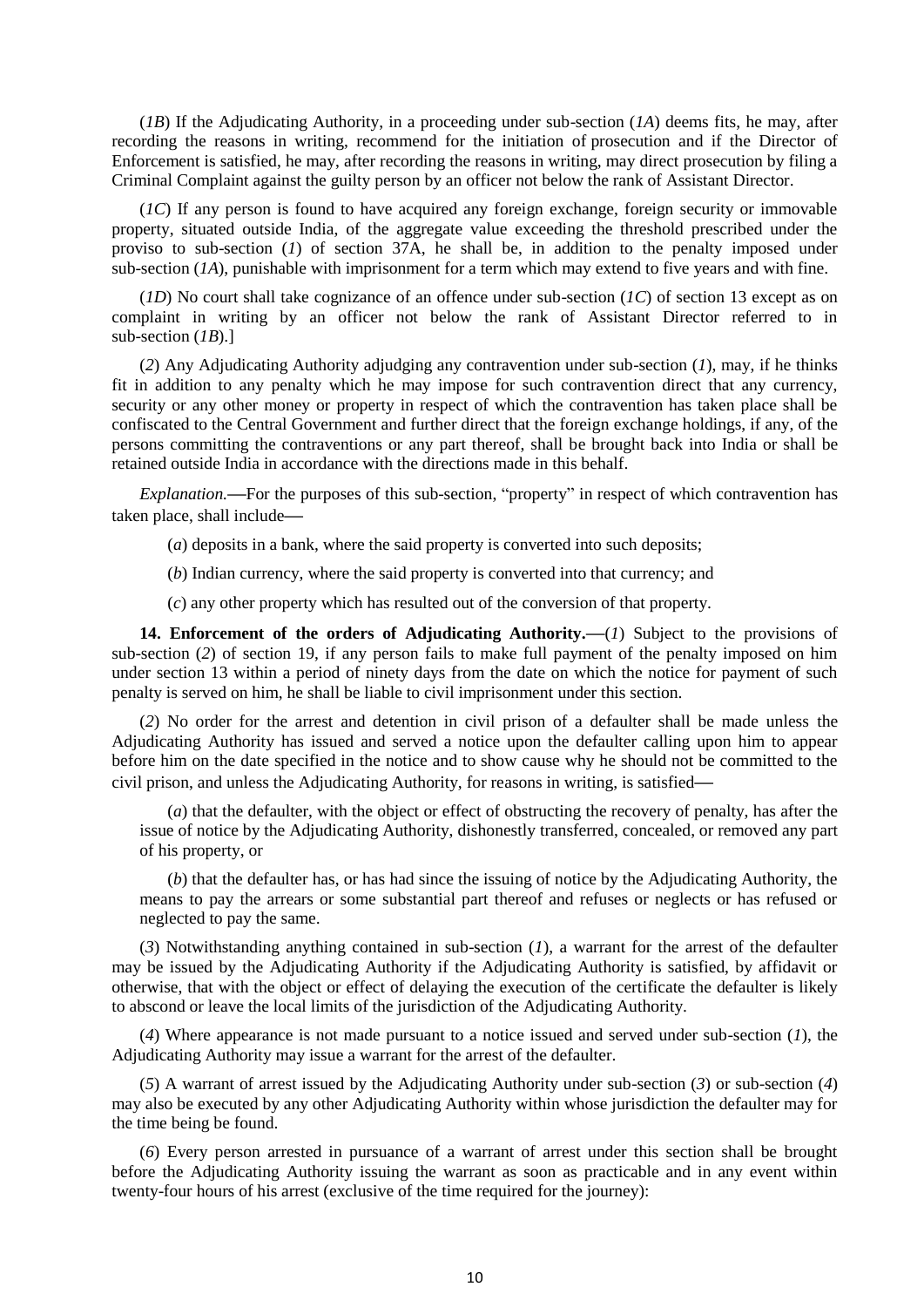Provided that, if the defaulter pays the amount entered in the warrant of arrest as due and the costs of the arrest to the officer arresting him, such officer shall at once release him.

*Explanation.—*For the purposes of this sub-section, where the defaulter is a Hindu undivided family, the *karta* thereof shall be deemed to be the defaulter.

(*7*) When a defaulter appears before the Adjudicating Authority pursuant to a notice to show cause or is brought before the Adjudicating Authority under this section, the Adjudicating Authority shall give the defaulter an opportunity showing cause why he should not be committed to the civil prison.

(*8*) Pending the conclusion of the inquiry, the Adjudicating Authority may, in his discretion, order the defaulter to be detained in the custody of such officer as the Adjudicating Authority may think fit or release him on his furnishing the security to the satisfaction of the Adjudicating Authority for his appearance as and when required.

(*9*) Upon the conclusion of the inquiry, the Adjudicating Authority may make an order for the detention of the defaulter in the civil prison and shall in that event cause him to be arrested if he is not already under arrest:

Provided that in order to give a defaulter an opportunity of satisfying the arrears, the Adjudicating Authority may, before making the order of detention, leave the defaulter in the custody of the officer arresting him or of any other officer for a specified period not exceeding fifteen days, or release him on his furnishing security to the satisfaction of the Adjudicating Authority for his appearance at the expiration of the specified period if the arrears are not satisfied.

(*10*) When the Adjudicating Authority does not make an order of detention under sub-section (*9*), he shall, if the defaulter is under arrest, direct his release.

(*11*) Every person detained in the civil prison in execution of the certificate may be so detained,**—**

(*a*) where the certificate is for a demand of an amount exceeding rupees one crore, up to three years, and

(*b*) in any other case, up to six months:

Provided that he shall be released from such detention on the amount mentioned in the warrant for his detention being paid to the officer-in-charge of the civil prison.

(*12*) A defaulter released from detention under this section shall not, merely by reason of his release, be discharged from his liability for the arrears, but he shall not be liable to be arrested under the certificate in execution of which he was detained in the civil prison.

(*13*) A detention order may be executed at any place in India in the manner provided for the execution of warrant of arrest under the Code of Criminal Procedure, 1973 (2 of 1974).

<sup>1</sup>[14A. Power of recover arrears of penalty.—(*1*) Save as otherwise provided in this Act, the Adjudicating Authority may, by order in writing, authorise an officer of Enforcement not below the rank of Assistant Director to recover any arrears of penalty from any person who fails to make full payment of penalty imposed on him under section 13 within the period of ninety days from the date on which the notice for payment of such penalty is served on him.

(*2*) The officer referred to in sub-section (*1*) shall exercise all the like powers which are conferred on the income-tax authority in relation to recovery of tax under the Income-tax Act, 1961 (43 of 1961) and the procedure laid down under the Second Schedule to the said Act shall *mutatis mutandis* apply in relation to recovery of arrears of penalty under this Act.]

**15. Power to compound contravention.** (*1*) Any contravention under section 13 may, on an application made by the person committing such contravention, be compounded within one hundred and eighty days from the date of receipt of application by the Director of Enforcement or such other officers of the Directorate of Enforcement and officers of the Reserve Bank as may be authorised in this behalf by the Central Government in such manner as may be prescribed.

<sup>1.</sup> Section 14A shall stand inserted (date to be notified) by Act 28 of 2016, s. 229.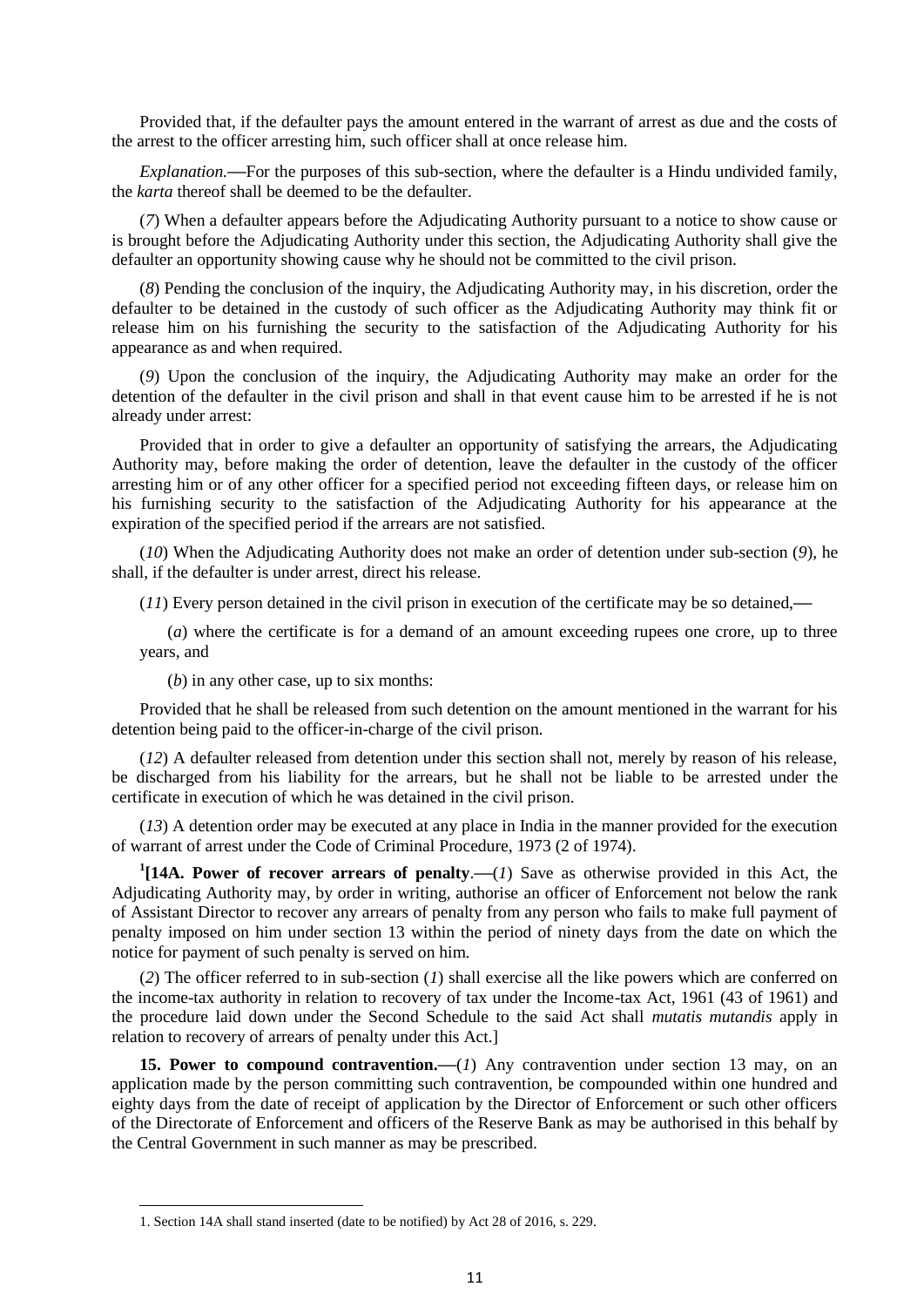(*2*) Where a contravention has been compounded under sub-section (*1*), no proceeding or further proceeding, as the case may be, shall be initiated or continued, as the case may be, against the person committing such contravention under that section, in respect of the contravention so compounded.

#### CHAPTER V

#### ADJUDICATION AND APPEAL

**16. Appointment of Adjudicating Authority.—**(*1*) For the purpose of adjudication under section 13, the Central Government may, by an order published in the Official Gazette, appoint as many officers of the Central Government as it may think fit, as the Adjudicating Authorities for holding an inquiry in the manner prescribed after giving the person alleged to have committed contravention under section 13, against whom a complaint has been made under sub-section (*3*) (hereinafter in this section referred to as the said person) a reasonable opportunity of being heard for the purpose of imposing any penalty:

Provided that where the Adjudicating Authority is of opinion that the said person is likely to abscond or is likely to evade in any manner, the payment of penalty, if levied, it may direct the said person to furnish a bond or guarantee for such amount and subject to such conditions as it may deem fit.

(*2*) The Central Government shall, while appointing the Adjudicating Authorities under sub-section (*1*), also specify in the order published in the Official Gazette, their respective jurisdictions.

(*3*) No Adjudicating Authority shall hold an enquiry under sub-section (*1*) except upon a complaint in writing made by any officer authorised by a general or special order by the Central Government.

(*4*) The said person may appear either in person or take the assistance of a legal practitioner or a chartered accountant of his choice for presenting his case before the Adjudicating Authority.

(*5*) Every Adjudicating Authority shall have the same powers of a civil court which are conferred on the Appellate Tribunal under sub-section (*2*) of section 28 and**—**

(*a*) all proceedings before it shall be deemed to be judicial proceedings within the meaning of sections 193 and 228 of the Indian Penal Code (45 of 1860);

(*b*) shall be deemed to be a civil court for the purposes of sections 345 and 346 of the Code of Criminal Procedure, 1973 (2 of 1974).

(*6*) Every Adjudicating Authority shall deal with the complaint under sub-section (*2*) as expeditiously as possible and endeavour shall be made to dispose of the complaint finally within one year from the date of receipt of the complaint:

Provided that where the complaint cannot be disposed of within the said period, the Adjudicating Authority shall record periodically the reasons in writing for not disposing of the complaint within the said period.

**17. Appeal to Special Director (Appeals).—(1) The Central Government shall, by notification,** appoint one or more Special Directors (Appeals) to hear appeals against the orders of the Adjudicating Authorities under this section and shall also specify in the said notification the matter and places in relation to which the Special Director (Appeals) may exercise jurisdiction.

(*2*) Any person aggrieved by an order made by the Adjudicating Authority, being an Assistant Director of Enforcement or a Deputy Director of Enforcement, may prefer an appeal to the Special Director (Appeals).

(*3*) Every appeal under sub-section (*1*) shall be filed within forty-five days from the date on which the copy of the order made by the Adjudicating Authority is received by the aggrieved person and it shall be in such form, verified in such manner and be accompanied by such fee as may be prescribed:

Provided that the Special Director (Appeals) may entertain an appeal after the expiry of the said period of forty-five days, if he is satisfied that there was sufficient cause for not filing it within that period.

(*4*) On receipt of an appeal under sub-section (*1*), the Special Director (Appeals) may after giving the parties to the appeal an opportunity of being heard, pass such order thereon as he thinks fit, confirming, modifying or setting aside the order appealed against.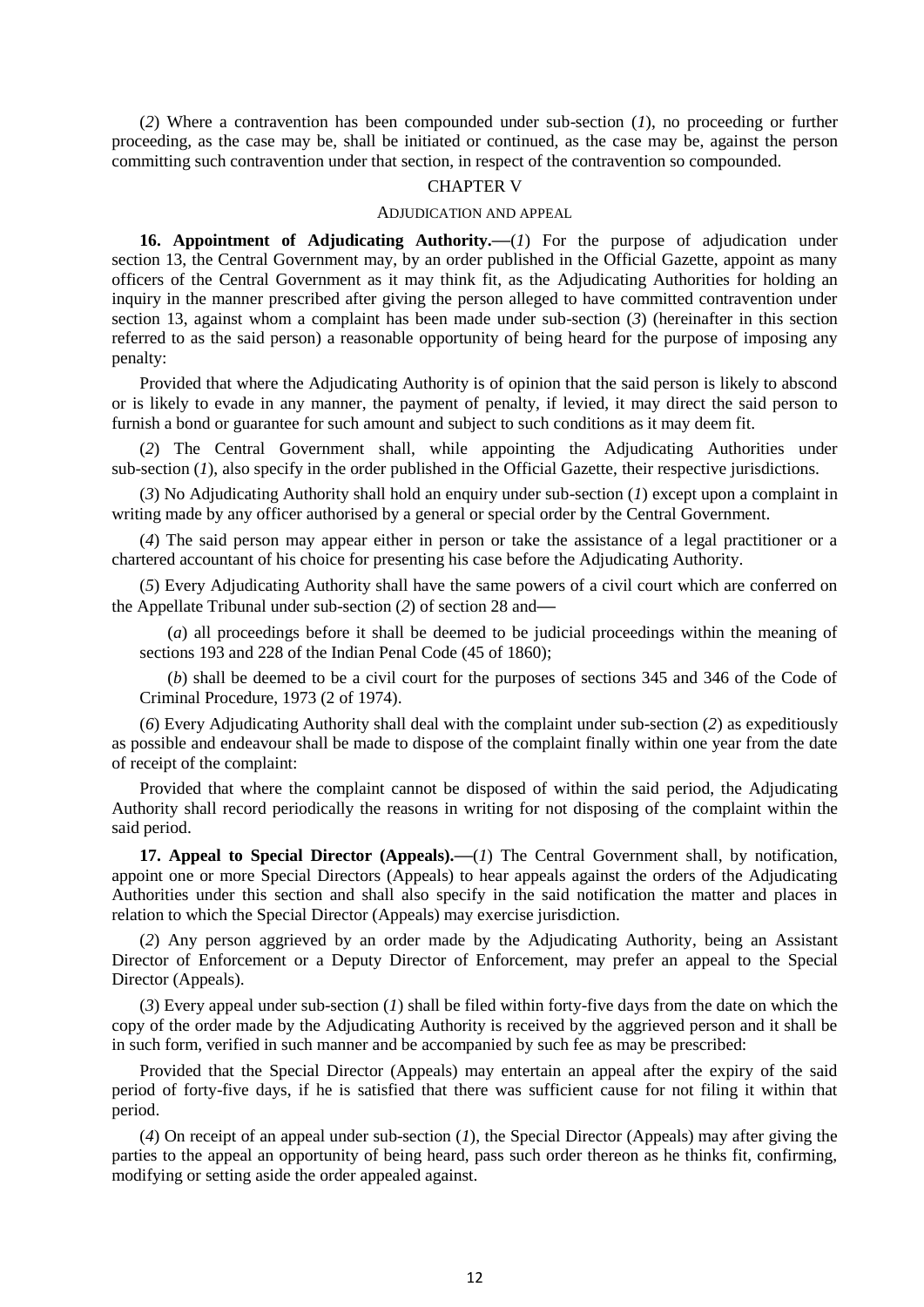(*5*) The Special Director (Appeals) shall send a copy of every order made by him to the parties to appeal and to the concerned Adjudicating Authority.

(*6*) The Special Director (Appeals) shall have the same powers of a civil court which are conferred on the Appellate Tribunal under sub-section (*2*) of section 28 and**—**

(*a*) all proceedings before him shall be deemed to be judicial proceedings within the meaning of sections 193 and 228 of the Indian Penal Code (45 of 1860);

(*b*) shall be deemed to be a civil court for the purposes of sections 345 and 346 of the Code of Criminal Procedure, 1973 (2 of 1974).

<sup>1</sup>[18. Appellate Tribunal.—The Appellate Tribunal constituted under sub-section (1) of section 12 of the Smugglers and Foreign Exchange Manipulators (Forfeiture of Property) Act, 1976 (13 of 1976), shall, on and from the commencement of Part XIV of Chapter VI of the Finance Act, 2017 (7 of 2017), be the Appellate Tribunal for the purposes of this Act and the said Appellate Tribunal shall exercise the jurisdiction, powers and authority conferred on it by or under this Act.

**19. Appeal to Appellate Tribunal—**(*1*) Save as provided in sub-section (*2*), the Central Government or any person aggrieved by an order made by an Adjudicating Authority, other than those referred to in sub-section (*I*) of section 17, or the Special Director (Appeals), may prefer an appeal to the Appellate Tribunal:

Provided that any person appealing against the order of the Adjudicating Authority or the Special Director (Appeals) levying any penalty, shall while filing the appeal, deposit the amount of such penalty with such authority as may be notified by the Central Government:

Provided further that where in any particular case, the Appellate Tribunal is of the opinion that the deposit of such penalty would cause undue hardship to such person, the Appellate Tribunal may dispense with such deposit subject to such conditions as it may deem fit to impose so as to safeguard the realisation of penalty.

(*2*) Every appeal under sub-section (*1*) shall be filed within a period of forty-five days from the date on which a copy of the order made by the Adjudicating Authority or the Special Director (Appeals) is received by the aggrieved person or by the Central Government and it shall be in such form, verified in such manner and be accompanied by such fee as may be prescribed:

Provided that the Appellate Tribunal may entertain an appeal after the expiry of the said period of forty-five days if it is satisfied that there was sufficient cause for not filing it within that period.

(*3*) On receipt of an appeal under sub-section (*1*), the Appellate Tribunal may, after giving the parties to the appeal an opportunity of being heard, pass such orders thereon as it thinks fit, confirming, modifying or setting aside the order appealed against.

(*4*) The Appellate Tribunal shall send a copy of every order made by it to the parties to the appeal and to the concerned Adjudicating Authority or the Special Director (Appeals), as the case may be.

(*5*) The appeal filed before the Appellate Tribunal under sub-section (*1*) shall be dealt with by it as expeditiously as possible and endeavour shall be made by it to dispose of the appeal finally within one hundred and eighty days from the date of receipt of the appeal:

Provided that where any appeal could not be disposed of within the said period of one hundred and eighty days, the Appellate Tribunal shall record its reasons in writing for not disposing off the appeal within the said period.

(*6*) The Appellate Tribunal may, for the purpose of examining the legality, propriety or correctness of any order made by the Adjudicating Authority under section 16 in relation to any proceeding, on its own motion or otherwise, call for the records of such proceedings and make such order in the case as it thinks fit.

**20. [Composition of Appellate Tribunal.]** *Omitted by the finance Act*, 2017 (7 *of* 2017), *s*. 165 (*w.e.f*. 26-5-2017).

<sup>1.</sup> Subs. by Act 7 of 2017, s. 165, for section 18 (w.e.f. 26-5-2017).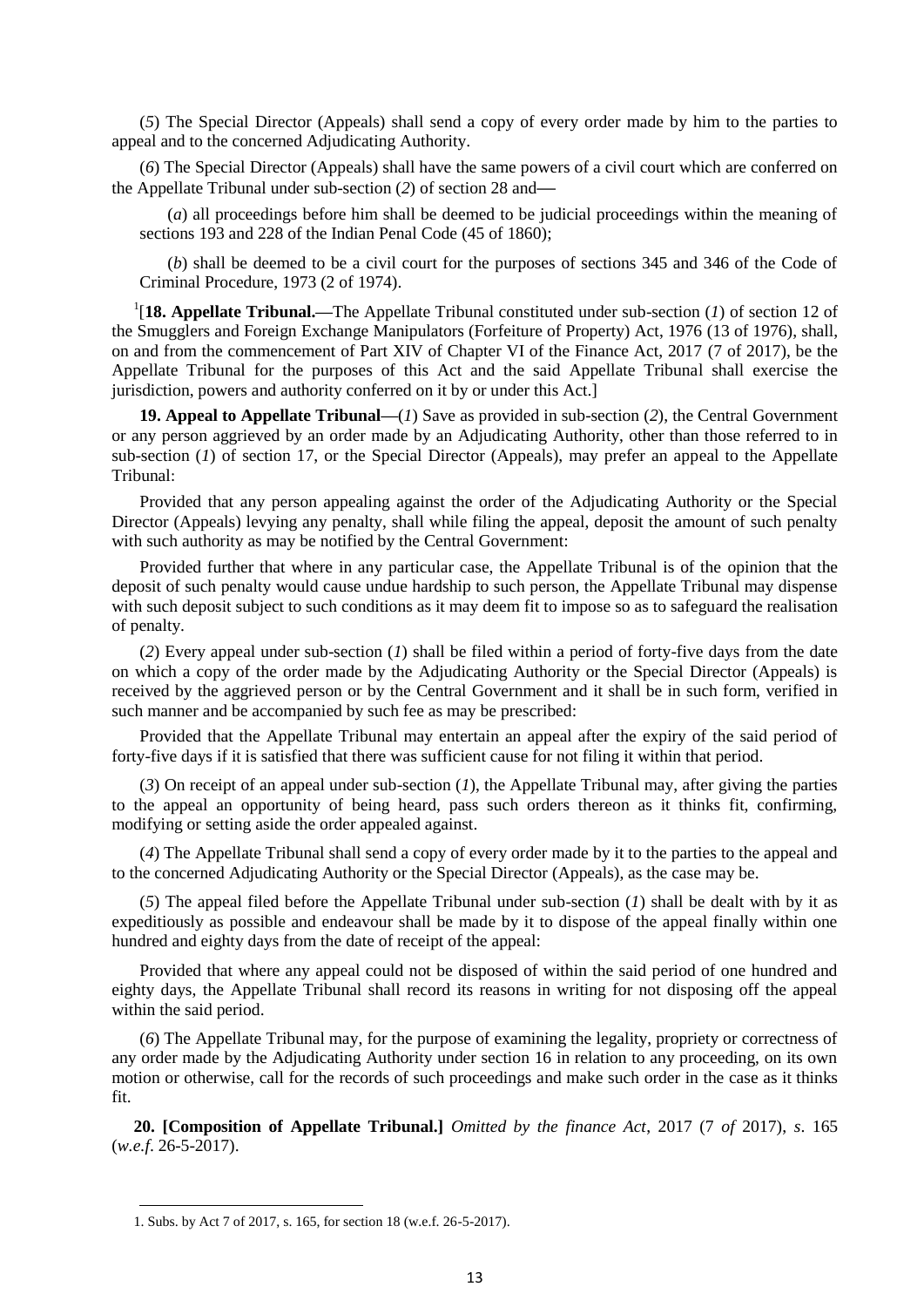1 [**21. Qualifications, for appointment of Special Director (Appeals).—**A person shall not be qualified for appointment as a Special Director (Appeals) unless he—

(*a*) has been a member of the Indian Legal Service and has held a post in Grade I of that Service; or

(*b*) has been a member of the Indian Revenue Service and has held a post equivalent to a Joint Secretary to the Government of India.]

**22. [Term of office.]** *Omitted by the Finance Act*, 2017 (7 *of* 2017), *s*. 165 (*w.e.f*. 26-5-2017).

<sup>2</sup>[23. Terms and Condition of service of Special Director of (Appeals).—The salary and allowances payable to and the other terms and conditions of service of the Special Director (Appeals) shall be such as may be prescribed.]

**24.** [**Vacancies**.] *Omitted by the Finance Act*, 2017 (7 *of* 2017), *s*. 165 (*w.e.f.* 26-5-2017).

**25.** [**Resignation and removal**.] *Omitted by s*. 165, *ibid*. (*w.e.f.* 26-5-2017).

**26**. [**Member to act as Chairperson in certain circumstances**.] *Omitted by s*. 165, *ibid*. (*w.e.f.* 26-5-2017).

3 [**27. Staff of Special Director (Appeal).—**(*1*) The Central Government shall provide the office of the Special Director (Appeals) with such officers and employees as it may deem fit.

(*2*) The officers and employees of the office of the Special Director (Appeals) shall discharge their functions under the general superintendence of the Special Director (Appeals).

(*3*) The salaries and allowances and other terms and conditions of service of the officers and employees of the office of the Special Director (Appeals) shall be such as may be prescribed.]

**28. Procedure and powers of Appellate Tribunal and Special Director (Appeals).—**(*1*) The Appellate Tribunal and the Special Director (Appeals) shall not be bound by the procedure laid down by the Code of Civil Procedure, 1908 (5 of 1908), but shall be guided by the principles of natural justice and, subject to the other provisions of this Act, the Appellate Tribunal and the Special Director (Appeals) shall have powers to regulate its own procedure.

(*2*) The Appellate Tribunal and the Special Director (Appeals) shall have, for the purposes of discharging its functions under this Act, the same powers as are vested in a civil court under the Code of Civil Procedure, 1908 (5 of 1908), while trying a suit, in respect of the following matters, namely:**—**

(*a*) summoning and enforcing the attendance of any person and examining him on oath;

(*b*) requiring the discovery and production of documents;

(*c*) receiving evidence on affidavits;

 (*d*) subject to the provisions of sections 123 and 124 of the Indian Evidence Act, 1872 (1 of 1872), requisitioning any public record or document or copy of such record or document from any office;

(*e*) issuing commissions for the examination of witnesses or documents;

(*f*) reviewing its decisions;

**.** 

(*g*) dismissing a representation of default or deciding it *ex parte*;

(*h*) setting aside any order of dismissal of any representation for default or any order passed by it *ex parte*; and

(*i*) any other matter which may be prescribed by the Central Government.

(*3*) An order made by the Appellate Tribunal or the Special Director (Appeals) under this Act shall be executable by the Appellate Tribunal or the Special Director (Appeals) as a decree of civil court and, for

<sup>1.</sup> Subs. by Act 7 of 2017, s. 165, for section 21 (w.e.f. 26-5-2017).

<sup>2.</sup> Subs. by s. 165, *ibid*., for section 23 (w.e.f. 26-5-2017).

<sup>3.</sup> Subs. by s. 165, *ibid.,* for section 27 (w.e.f. 26-5-2017).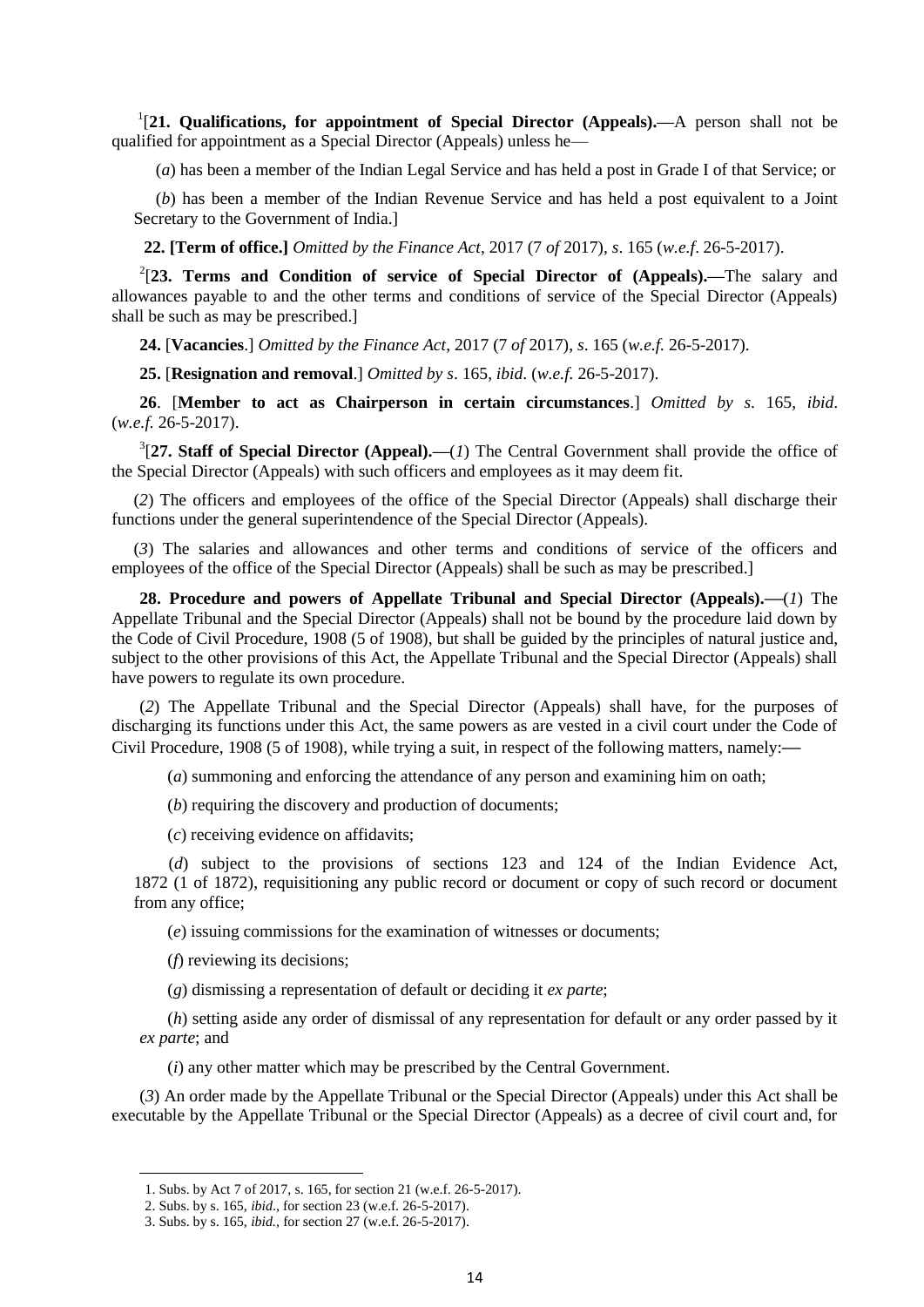this purpose, the Appellate Tribunal and the Special Director (Appeals) shall have all the powers of a civil court.

(*4*) Notwithstanding anything contained in sub-section (*3*), the Appellate Tribunal or the Special Director (Appeals) may transmit any order made by it to a civil court having local jurisdiction and such civil court shall execute the order as if it were a decree made by that court.

(*5*) All proceedings before the Appellate Tribunal and the Special Director (Appeals) shall be deemed to be judicial proceedings within the meaning of sections 193 and 228 of the Indian Penal Code (45 of 1860) and the Appellate Tribunal shall be deemed to be a civil court for the purposes of sections 345 and 346 of the Code of Criminal Procedure, 1973 (2 of 1974).

**29**. [**Distribution of business amongst Benches**.] *Omitted by the Finance Act*, 2017 (7 *of* 2017), *s*. 165 (*w.e.f.* 26-5-2017).

**30**. [**Power of Chairperson to transfer cases**.] *Omitted by s*. 165, *ibid*. (*w.e.f.* 26-5-2017).

**31**. [**Decision to be by majority**.] *Omitted by s*. 165, *ibid*. (*w.e.f.* 26-5-2017).

**32. Right of appellant to take assistance of legal practitioner or chartered accountant and of Government, to appoint presenting officers.—(1) A person preferring an appeal to the <sup>1</sup>[Special** Director (Appeals)] under this Act may either appear in person or take the assistance of a legal practitioner or a chartered accountant of his choice to present his case before the  $2$ [Special Director (Appeals)].

(*2*) The Central Government may authorise one or more legal practitioners or chartered accountants or any of its officers to act as presenting officers and every person so authorised may present the case with respect to any appeal before the  $2$ [Special Director (Appeals)].

3 [**33. Officers and employees etc., to be public servant. —** The Adjudicating Authority, Competent Authority and the Special Director (Appeals) and other officers and employees of the Special Director (Appeals) shall be deemed to be public servants within the meaning of section 21 of the Indian Penal Code, 1860 (45 of 1860).]

**34. Civil court not to have jurisdiction.—**No civil court shall have jurisdiction to entertain any suit or proceeding in respect of any matter which an Adjudicating Authority or the Appellate Tribunal or the Special Director (Appeals) is empowered by or under this Act to determine and no injunction shall be granted by any court or other authority in respect of any action taken or to be taken in pursuance of any power conferred by or under this Act.

**35. Appeal to High Court.—**Any person aggrieved by any decision or order of the Appellate Tribunal may file an appeal to the High Court within sixty days from the date of communication of the decision or order of the Appellate Tribunal to him on any question of law arising out of such order:

Provided that the High Court may, if it is satisfied that the appellant was prevented by sufficient cause from filing the appeal within the said period, allow it to be filed within a further period not exceeding sixty days.

*Explanation.***—**In this section "High Court" means**—**

 $\overline{a}$ 

(*a*) the High Court within the jurisdiction of which the aggrieved party ordinarily resides or carries on business or personally works for gain; and

<sup>1.</sup> Subs by Act 7 of 2017, s. 165, for "Appellate Tribunal or the Special Director (Appeals" (w.e.f. 26-5-2017).

<sup>2.</sup> Subs. by s. 165, *ibid.,* for "Appellate Tribunal or the Special Director (Appeals), as the case may be" (w.e.f. 26-5-2017). 3. Subs. by s. 165, *ibid*., for section 33 (w.e.f. 26-5-2017).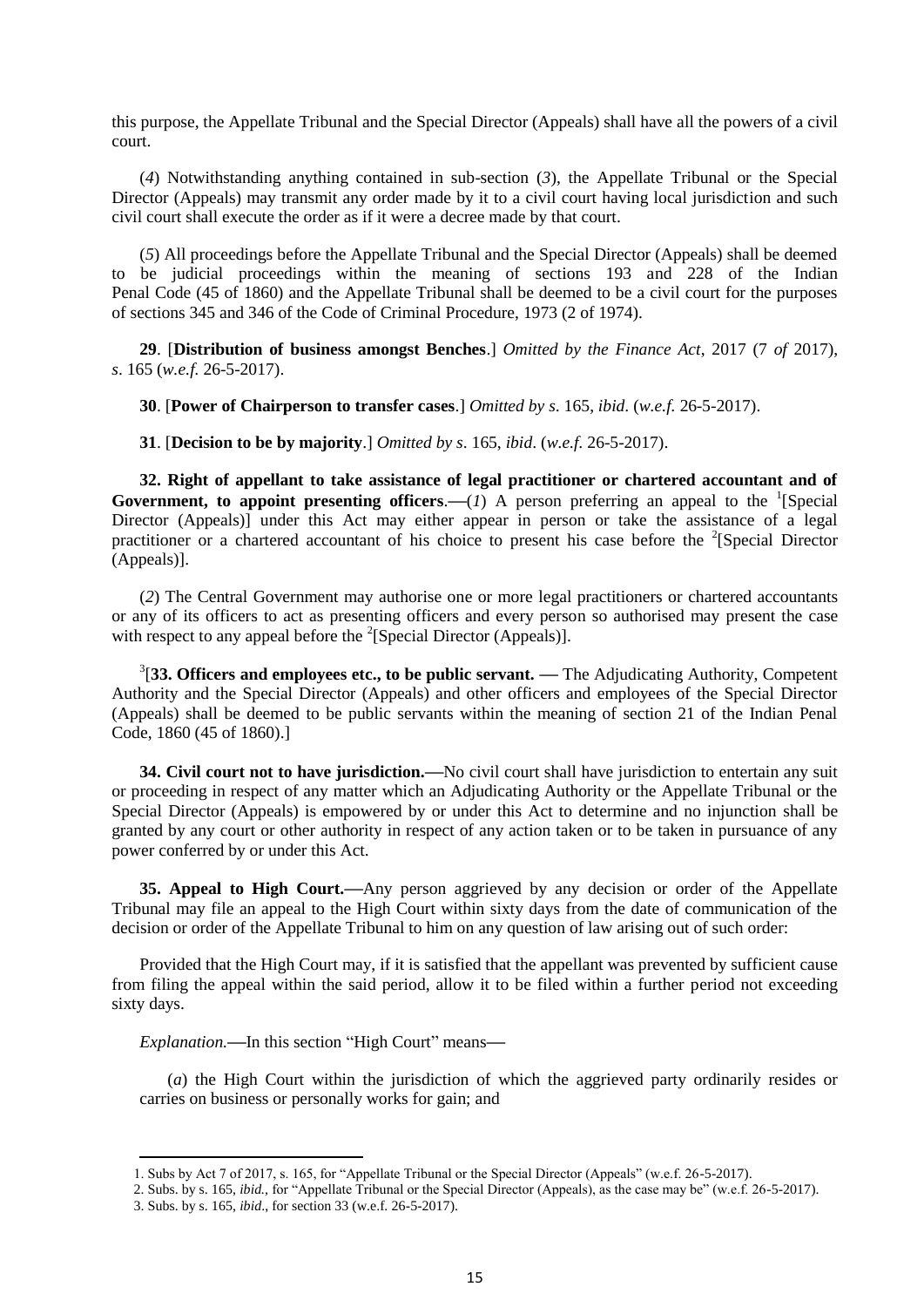(*b*) where the Central Government is the aggrieved party, the High Court within the jurisdiction of which the respondent, or in a case where there are more than one respondent, any of the respondents, ordinarily resides or carries on business or personally works for gain.

### CHAPTER VI

### DIRECTORATE OF ENFORCEMENT

**36. Directorate of Enforcement.** (*1*) The Central Government shall establish a Directorate of Enforcement with a Director and such other officers or class of officers as it thinks fit, who shall be called officers of Enforcement, for the purposes of this Act.

(*2*) Without prejudice to the provisions of sub-section (*1*), the Central Government may authorise the Director of Enforcement or an Additional Director of Enforcement or a Special Director of Enforcement or a Deputy Director of Enforcement to appoint officers of Enforcement below the rank of an Assistant Director of Enforcement.

(*3*) Subject to such conditions and limitations as the Central Government may impose, an officer of Enforcement may exercise the powers and discharge the duties conferred or imposed on him under this Act.

**37. Power of search, seizure, etc.** (*1*) The Director of Enforcement and other officers of Enforcement, not below the rank of an Assistant Director, shall take up for investigation the contravention referred to in section 13.

(*2*) Without prejudice to the provisions of sub-section (*1*), the Central Government may also, by notification, authorise any officer or class of officers in the Central Government, State Government or the Reserve Bank, not below the rank of an Under Secretary to the Government of India to investigate any contravention referred to in section 13.

(*3*) The officers referred to in sub-section (*1*) shall exercise the like powers which are conferred on income-tax authorities under the Income-tax Act, 1961 (43 of 1961) and shall exercise such powers, subject to such limitations laid down under that Act.

**1 [37A. Special provisions relating to assets held outside India in contravention of section 4.**—(*1*) Upon receipt of any information or otherwise, if the Authorised Officer prescribed by the Central Government has reason to believe that any foreign exchange, foreign security, or any immovable property, situated outside India, is suspected to have been held in contravention of section 4, he may after recording the reasons in writing, by an order, seize value equivalent, situated within India, of such foreign exchange, foreign security or immovable property:

Provided that no such seizure shall be made in case where the aggregate value of such foreign exchange, foreign security or any immovable property, situated outside India, is less than the value as may be prescribed.

(*2*) The order of seizure along with relevant material shall be placed before the Competent Authority, appointed by the Central Government, who shall be an officer not below the rank of Joint Secretary to the Government of India by the Authorised Officer within a period of thirty days from the date of such seizure.

(*3*) The Competent Authority shall dispose of the petition within a period of one hundred eighty days from the date of seizure by either confirming or by setting aside such order, after giving an opportunity of being heard to the representatives of the Directorate of Enforcement and the aggrieved person.

*Explanation*.**—**While computing the period of one hundred eighty days, the period of stay granted by court shall be excluded and a further period of at least thirty days shall be granted from the date of communication of vacation of such stay order.

(*4*) The order of the Competent Authority confirming seizure of equivalent asset shall continue till the disposal of adjudication proceedings and thereafter, the Adjudicating Authority shall pass appropriate directions in the adjudication order with regard to further action as regards the seizure made under sub-section (*1*):

<sup>1.</sup> Ins. by Act 20 of 2015, s. 142 (w.e.f. 9-9-2015).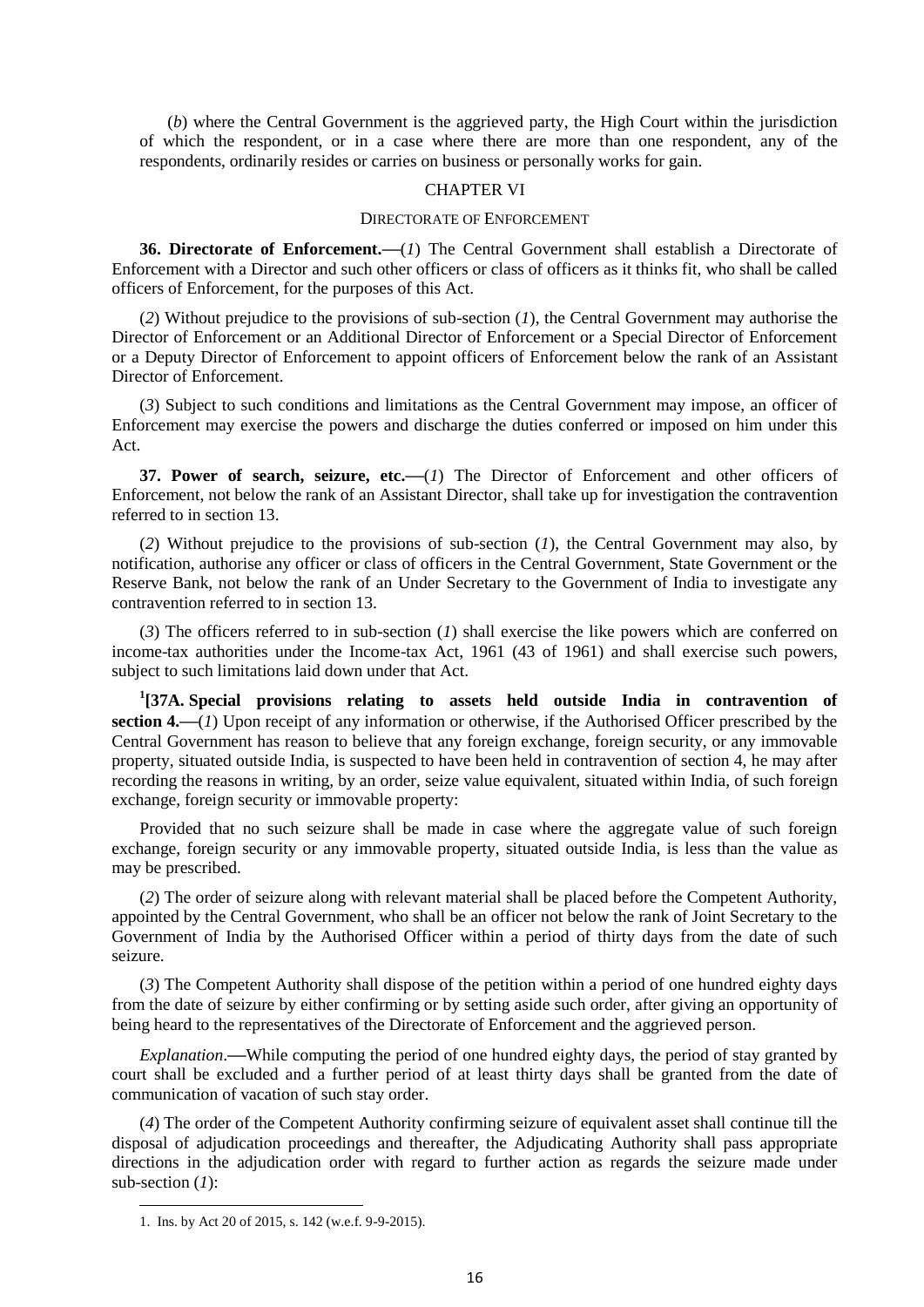Provided that if, at any stage of the proceedings under this Act, the aggrieved person discloses the fact of such foreign exchange, foreign security or immovable property and brings back the same into India, then the Competent Authority or the Adjudicating Authority, as the case may be, on receipt of an application in this regard from the aggrieved person, and after affording an opportunity of being heard to the aggrieved person and representatives of the Directorate of Enforcement, shall pass an appropriate order as it deems fit, including setting aside of the seizure made under sub-section (*1*).

(*5*) Any person aggrieved by any order passed by the Competent Authority may prefer an appeal to the Appellate Tribunal.

(*6*) Nothing contained in section 15 shall apply to this section.]

**38. Empowering other officers.—(1) The Central Government may, by order and subject to such** conditions and limitations as it thinks fit to impose, authorise any officer of customs or any central excise officer or any police officer or any other officer of the Central Government or a State Government to exercise such of the powers and discharge such of the duties of the Director of Enforcement or any other officer of Enforcement under this Act as may be stated in the order.

(*2*) The officers referred to in sub-section (*1*) shall exercise the like powers which are conferred on the income-tax authorities under the Income-tax Act, 1961 (43 of 1961), subject to such conditions and limitations as the Central Government may impose.

# CHAPTER VII

### **MISCELLANEOUS**

#### **39. Presumption as to documents in certain cases.—**Where any document**—**

(*i*) is produced or furnished by any person or has been seized from the custody or control of any person, in either case, under this Act or under any other law; or

(*ii*) has been received from any place outside India (duly authenticated by such authority or person and in such manner as may be prescribed) in the course of investigation of any contravention under this Act alleged to have been committed by any person,

and such document is tendered in any proceeding under this Act in evidence against him, or against him and any other person who is proceeded against jointly with him, the court or the Adjudicating Authority, as the case may be, shall**—**

(*a*) presume, unless the contrary is proved, that the signature and every other part of such document which purports to be in the handwriting of any particular person or which the court may reasonably assume to have been signed by, or to be in the handwriting of, any particular person, is in that person's handwriting, and in the case of a document executed or attested, that it was executed or attested by the person by whom it purports to have been so executed or attested;

(*b*) admit the document in evidence notwithstanding that it is not duly stamped, if such document is otherwise admissible in evidence;

(*c*) in a case falling under clause (*i*), also presume, unless the contrary is proved, the truth of the contents of such document.

**40. Suspension of operation of this Act.** (*1*) If the Central Government is satisfied that circumstances have arisen rendering it necessary that any permission granted or restriction imposed by this Act should cease to be granted or imposed, or if it considers necessary or expedient so to do in public interest, the Central Government may, by notification, suspend or relax to such extent either indefinitely or for such period as may be notified, the operation of all or any of the provisions of this Act.

(*2*) Where the operation of any provision of this Act has under sub-section (*1*) been suspended or relaxed indefinitely, such suspension or relaxation may, at any time while this Act remains in force, be removed by the Central Government by notification.

(*3*) Every notification issued under this section shall be laid, as soon as may be after it is issued, before each House of Parliament, while it is in session, for a total period of thirty days which may be comprised in one session or in two or more successive sessions, and if, before the expiry of the session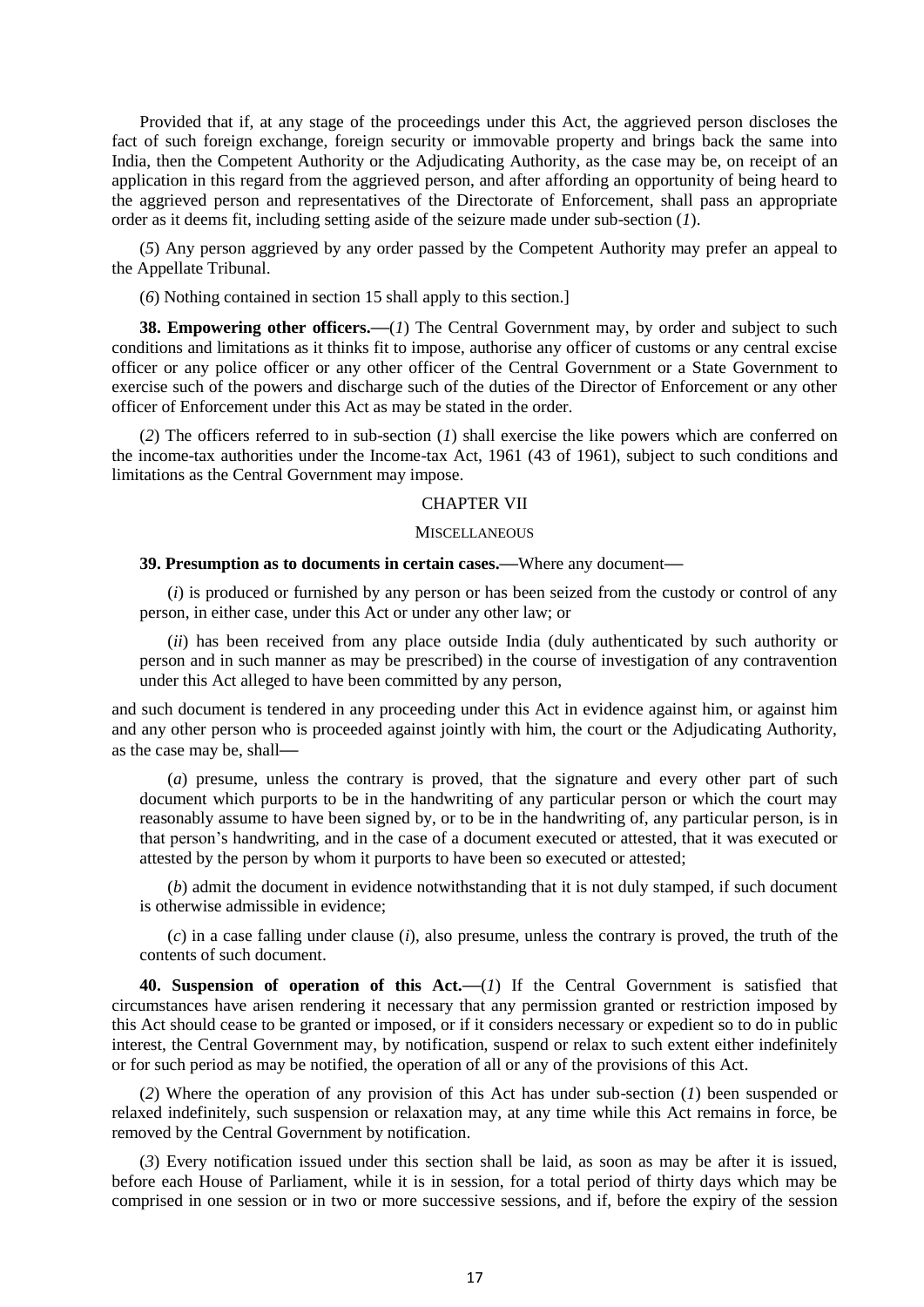immediately following the session or the successive sessions aforesaid, both Houses agree in making any modification in the notification or both Houses agree that the notification should not be issued, the notification shall thereafter have effect only in such modified form or be of no effect, as the case may be; so, however, that any such modification or annulment shall be without prejudice to the validity of anything previously done under that notification.

**41. Power of Central Government to give directions.—**For the purposes of this Act, the Central Government may, from time to time, give to the Reserve Bank such general or special directions as it thinks fit, and the Reserve Bank shall, in the discharge of its functions under this Act, comply with any such directions.

**42. Contravention by companies.—**(*1*) Where a person committing a contravention of any of the provisions of this Act or of any rule, direction or order made thereunder is a company, every person who, at the time the contravention was committed, was in charge of, and was responsible to, the company for the conduct of the business of the company as well as the company, shall be deemed to be guilty of the contravention and shall be liable to be proceeded against and punished accordingly:

Provided that nothing contained in this sub-section shall render any such person liable to punishment if he proves that the contravention took place without his knowledge or that he exercised due diligence to prevent such contravention.

(*2*) Notwithstanding anything contained in sub-section (*1*), where a contravention of any of the provisions of this Act or of any rule, direction or order made thereunder has been committed by a company and it is proved that the contravention has taken place with the consent or connivance of, or is attributable to any neglect on the part of, any director, manager, secretary or other officer of the company, such director, manager, secretary or other officer shall also be deemed to be guilty of the contravention and shall be liable to be proceeded against and punished accordingly.

*Explanation*.**—**For the purposes of this section**—**

(*i*) "company" means any body corporate and includes a firm or other association of individuals; and

(*ii*) "director", in relation to a firm, means a partner in the firm.

**43. Death or insolvency in certain cases.—**Any right, obligation, liability, proceeding or appeal arising in relation to the provisions of section 13 shall not abate by reason of death or insolvency of the person liable under that section and upon such death or insolvency such rights and obligations shall devolve on the legal representative of such person or the official receiver or the official assignee, as the case may be:

Provided that a legal representative of the deceased shall be liable only to the extent of the inheritance or estate of the deceased.

**44. Bar of legal proceedings.—**No suit, prosecution or other legal proceeding shall lie against the Central Government or the Reserve Bank or any officer of that Government or of the Reserve Bank or any other person exercising any power or discharging any functions or performing any duties under this Act, for anything in good faith done or intended to be done under this Act or any rule, regulation, notification, direction or order made thereunder.

<sup>1</sup>[44A. Powers of Reserve Bank not to apply to International Financial Services Centre.— Notwithstanding anything contained in any other law for the time being in force, the powers exercisable by the Reserve Bank under this Act,—

(*a*) shall not extend to an International Financial Services Centre set up under sub-section (1) of section 18 of the Special Economic Zones Act, 2005 (28 of 2005);

(*b*) shall be exercisable by the International Financial Services Centres Authority established under sub-section (1) of section 4 of the International Financial Services Centres Authority Act, 2019, in so far as regulation of financial products, financial services and financial institutions that are permitted in the International Financial Services Centres are concerned.]

<sup>1.</sup> Ins. by Act 50 of 2019, s. 33 and the second Schedule (w.e.f. 1-10-2020).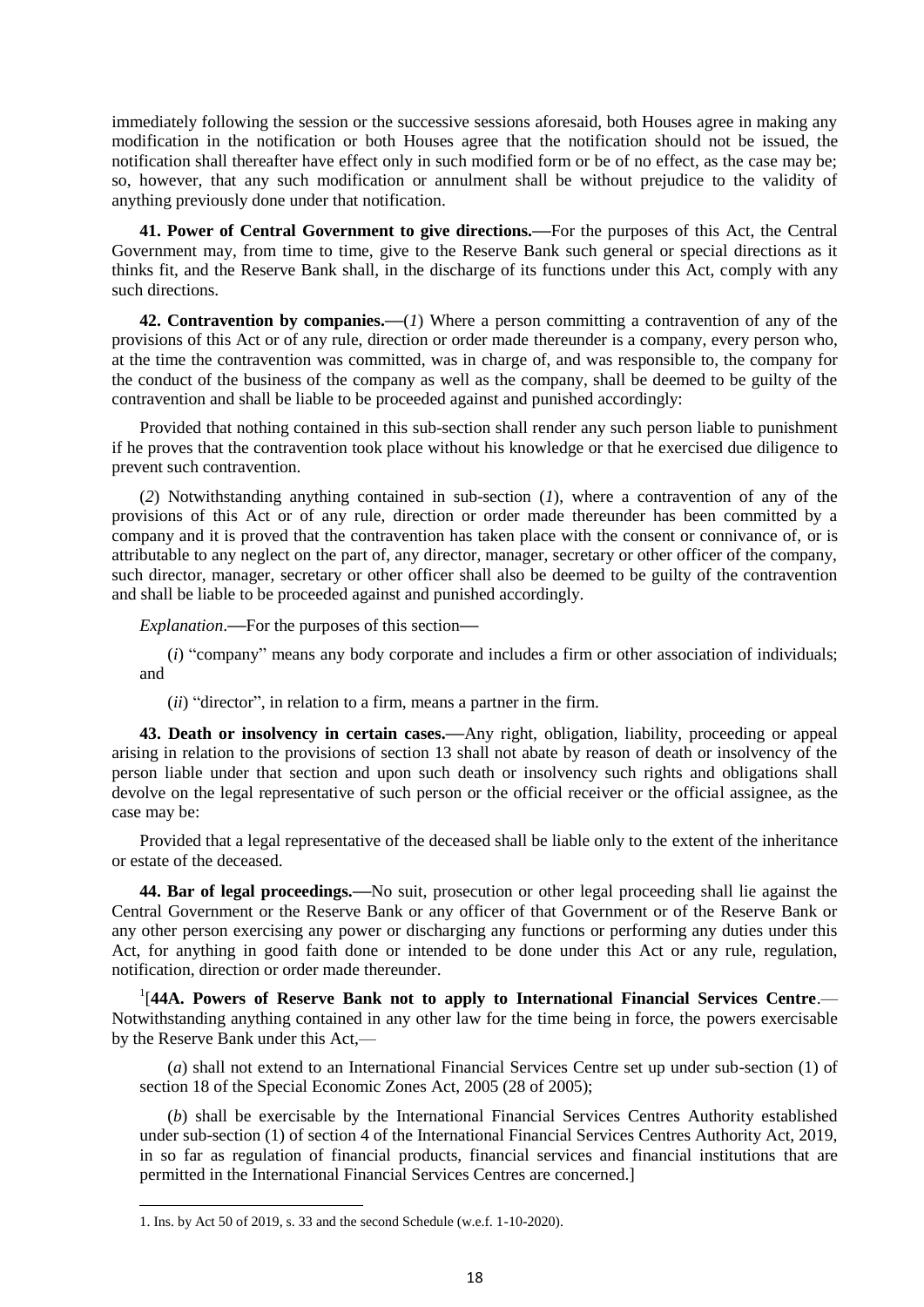**45. Removal of difficulties.—**(*1*) If any difficulty arises in giving effect to the provisions of this Act, the Central Government may, by order, do anything not inconsistent with the provisions of this Act for the purpose of removing the difficulty:

Provided that no such order shall be made under this section after the expiry of two years from the commencement of this Act.

(*2*) Every order made under this section shall be laid, as soon as may be after it is made, before each House of Parliament.

**46. Power to make rules.—**(*1*) The Central Government may, by notification, make rules to carry out the provisions of this Act.

(*2*) Without prejudice to the generality of the foregoing power, such rules may provide for,**—**

(*a*) the imposition of reasonable restrictions on current account transactions under section 5;

 $\frac{1}{a}$  (*aa*) the instruments which are determined to be debt instruments under sub-section (7) of section 6;

(*ab*) the permissible classes of capital account transactions in accordance with sub-section (*2A*) of section 6, the limits of admissibility of foreign exchange, and the prohibition, restriction or regulation of such transactions;]

(*b*) the manner in which the contravention may be compounded under sub-section (*1*) of section 15;

(*c*) the manner of holding an inquiry by the Adjudicating Authority under sub-section (*1*) of section 16;

(*d*) the form of appeal and fee for filing such appeal under sections 17 and 19;

(*e*) the salary and allowances payable to and the other terms and conditions of service of the <sup>2</sup>[Special Director (Appeals)] under section 23;

(*f*) the salaries and allowances and other conditions of service of the officers and employees of the 3 [office of the Special Director (Appeals)] under sub-section (*3*) of section 27;

(*g*) the additional matters in respect of which the Appellate Tribunal and the Special Director (Appeals) may exercise the powers of a civil court under clause (*i*) of sub-section (*2*) of section 28;

 $^{4}$ [(*gg*) the aggregate value of foreign exchange referred to in sub-section (*1*) of section 37A;]

(*h*) the authority or person and the manner in which any document may be authenticated under clause (*ii*) of section 39; and

(*i*) any other matter which is required to be, or may be, prescribed.

47. Power to make regulations.—(1) The Reserve Bank may, by notification, make regulations to carry out the provisions of this Act and the rules made thereunder.

(*2*) Without prejudice to the generality of the foregoing power, such regulations may provide for,**—**

 $5[(a)$  the permissible classes of capital account transactions involving debt instruments determined under sub-section (*7*) of section 6, the limits of admissibility of foreign exchange for such transactions, and the prohibition, restriction or regulation of such capital account transactions under section 6:1

(*b*) the manner and the form in which the declaration is to be furnished under clause (*a*) of sub-section (*1*) of section 7;

<sup>1.</sup> Ins. by Act 20 of 2015, s. 143 (w.e.f. 15-10-2019).

 <sup>2.</sup> Subs. by Act 7 of 2017, s. 165, for "Chairperson and other Member of the Appellate Tribunal and the Special Director (Appeals) (w.e.f. 26-5-2017).

 <sup>3.</sup> Subs. by s. 165, *ibid*., for "Appellate Tribunal and the office of the Special Director (Appeals)" (w.e.f. 26-5-2017).

<sup>4.</sup> Ins. by Act 20 of 2015, s. 143 (w.e.f. 15-10-2019).

<sup>5.</sup> Subs. by s. 144, *ibid*., for clause (*a*) (w.e.f. 15-10-2019).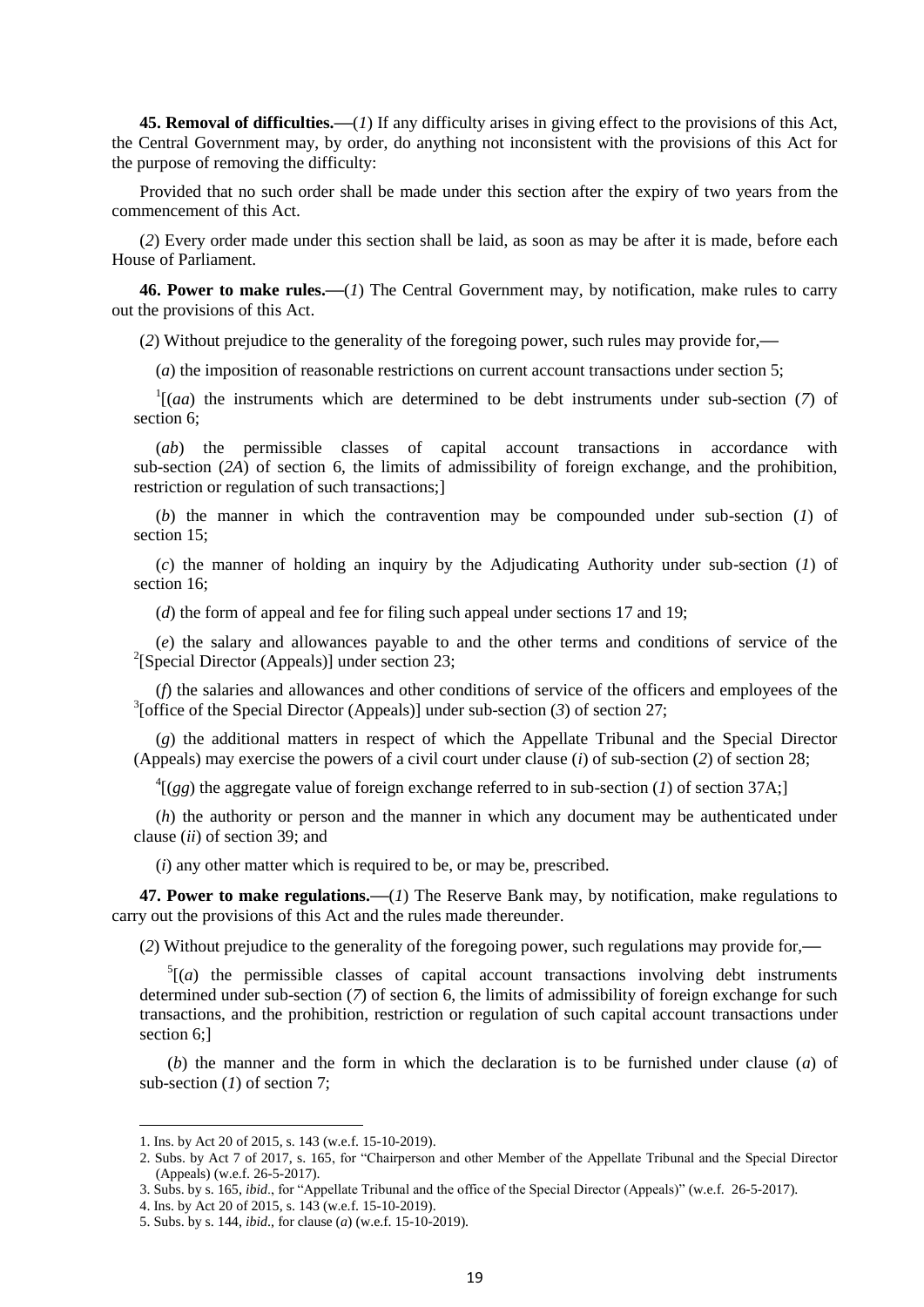(*c*) the period within which and the manner of repatriation of foreign exchange under section 8;

(*d*) the limit up to which any person may possess foreign currency or foreign coins under clause (*a*) of section 9;

(*e*) the class of persons and the limit up to which foreign currency account may be held or operated under clause (*b*) of section 9;

(*f*) the limit up to which foreign exchange acquired may be exempted under clause (*d*) of section 9;

(*g*) the limit up to which foreign exchange acquired may be retained under clause (*e*) of section 9;

 $\frac{1}{2}$  (*ga*) export, import or holding of currency or currency notes;

(*h*) any other matter which is required to be, or may be, specified.

 $2^{2}$ [(3) All regulations made by the Reserve Bank before the date on which the provisions of this section are notified under section 6 and section 47 of this Act on capital account transactions, the regulation making power in respect of which now vests with the Central Government, shall continue to be valid, until amended or rescinded by the Central Government.]

**48. Rules and regulations to be laid before Parliament.—**Every rule and regulation made under this Act shall be laid, as soon as may be after it is made, before each House of Parliament, while it is in session for a total period of thirty days which may be comprised in one session or in two or more successive sessions, and if, before the expiry of the session immediately following the session or the successive sessions aforesaid, both Houses agree in making any modification in the rule or regulation, or both Houses agree that the rule or regulation should not be made, the rule or regulation shall thereafter have effect only in such modified form or be of no effect, as the case may be; so, however, that any such modification or annulment shall be without prejudice to the validity of anything previously done under that rule or regulation.

**49. Repeal and saving.—**(*1*) The Foreign Exchange Regulation Act, 1973 (46 of 1973) is hereby repealed and the Appellate Board constituted under sub-section (*1*) of section 52 of the said Act (hereinafter referred to as the repealed Act) shall stand dissolved.

(*2*) On the dissolution of the said Appellate Board, the person appointed as Chairman of the Appellate Board and every other person appointed as Member and holding office as such immediately before such date shall vacate their respective offices and no such Chairman or other person shall be entitled to claim any compensation for the premature termination of the term of his office or of any contract of service.

(*3*) Notwithstanding anything contained in any other law for the time being in force, no court shall take cognizance of an offence under the repealed Act and no adjudicating officer shall take notice of any contravention under section 51 of the repealed Act after the expiry of a period of two years from the date of the commencement of this Act.

(*4*) Subject to the provisions of sub-section (*3*) all offences committed under the repealed Act shall continue to be governed by the provisions of the repealed Act as if that Act had not been repealed.

(*5)* Notwithstanding such repeal,**—**

(*a*) anything done or any action taken or purported to have been done or taken including any rule, notification, inspection, order or notice made or issued or any appointment, confirmation or declaration made or any license, permission, authorization or exemption granted or any document or instrument executed or any direction given under the Act hereby repealed shall, in so far as it is not inconsistent with the provisions of this Act, be deemed to have been done or taken under the corresponding provisions of this Act;

(*b*) any appeal preferred to the Appellate Board under sub-section (*2*) of section 52 of the repealed Act but not disposed of before the commencement of this Act shall stand transferred to and shall disposed of by the Appellate Tribunal constituted under this Act;

<sup>1.</sup> Ins. by Act 20 of 2015, s. 144 (w.e.f. 15-10-2019).

<sup>2.</sup> Ins. by s. 144. *ibid.* (w.e.f. 15-10-2019).